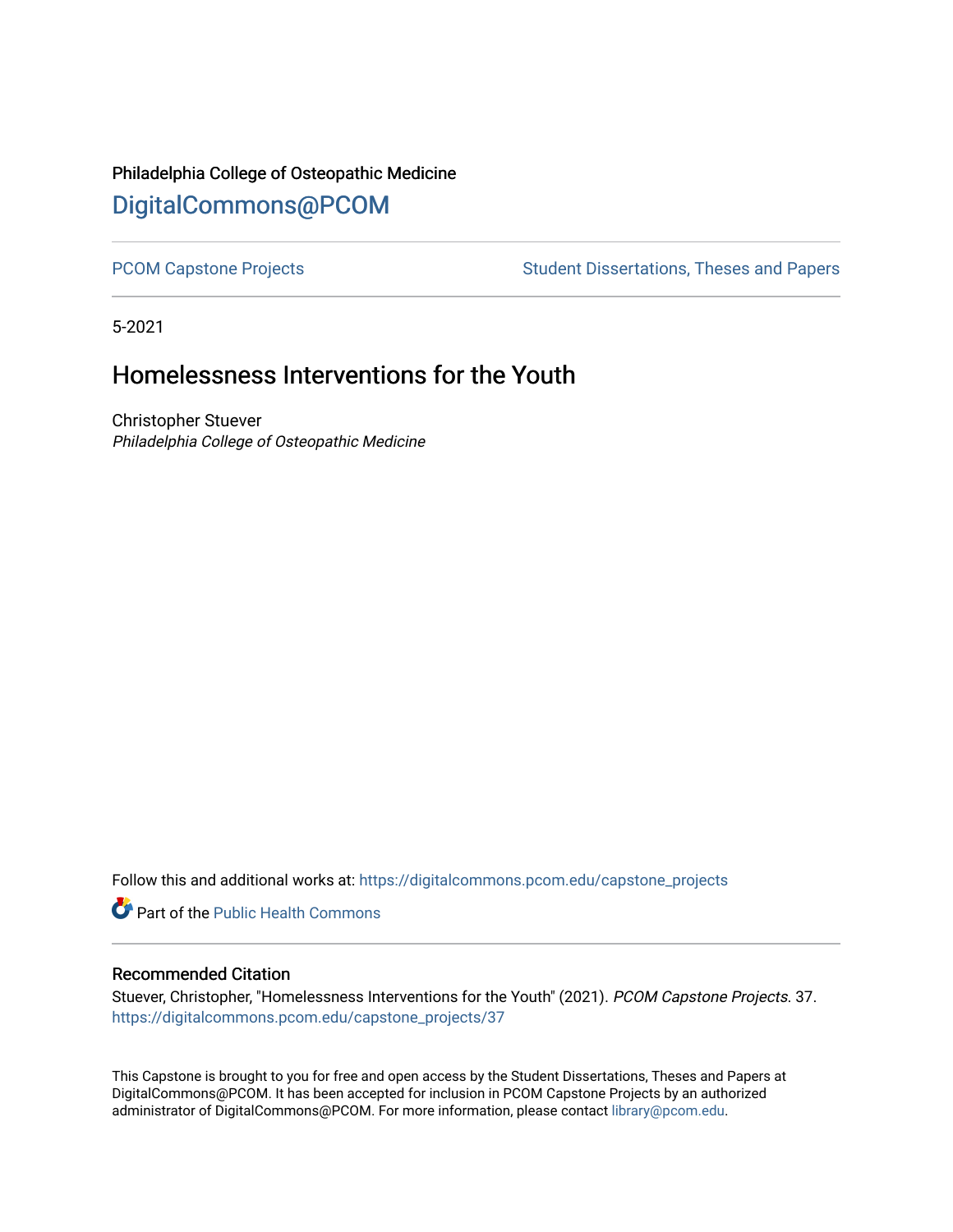Philadelphia College of Osteopathic Medicine Graduate Program in Biomedical Sciences School of Health Sciences

**Homelessness Interventions for the Youth**

A Capstone in Population and Public Health by Christopher Stuever Copyright 2021 Christopher Stuever

Submitted in Partial Fulfillment of the Requirements for the Degree of Master of Science in Biomedical Sciences, Population and Public Health Concentration May 2021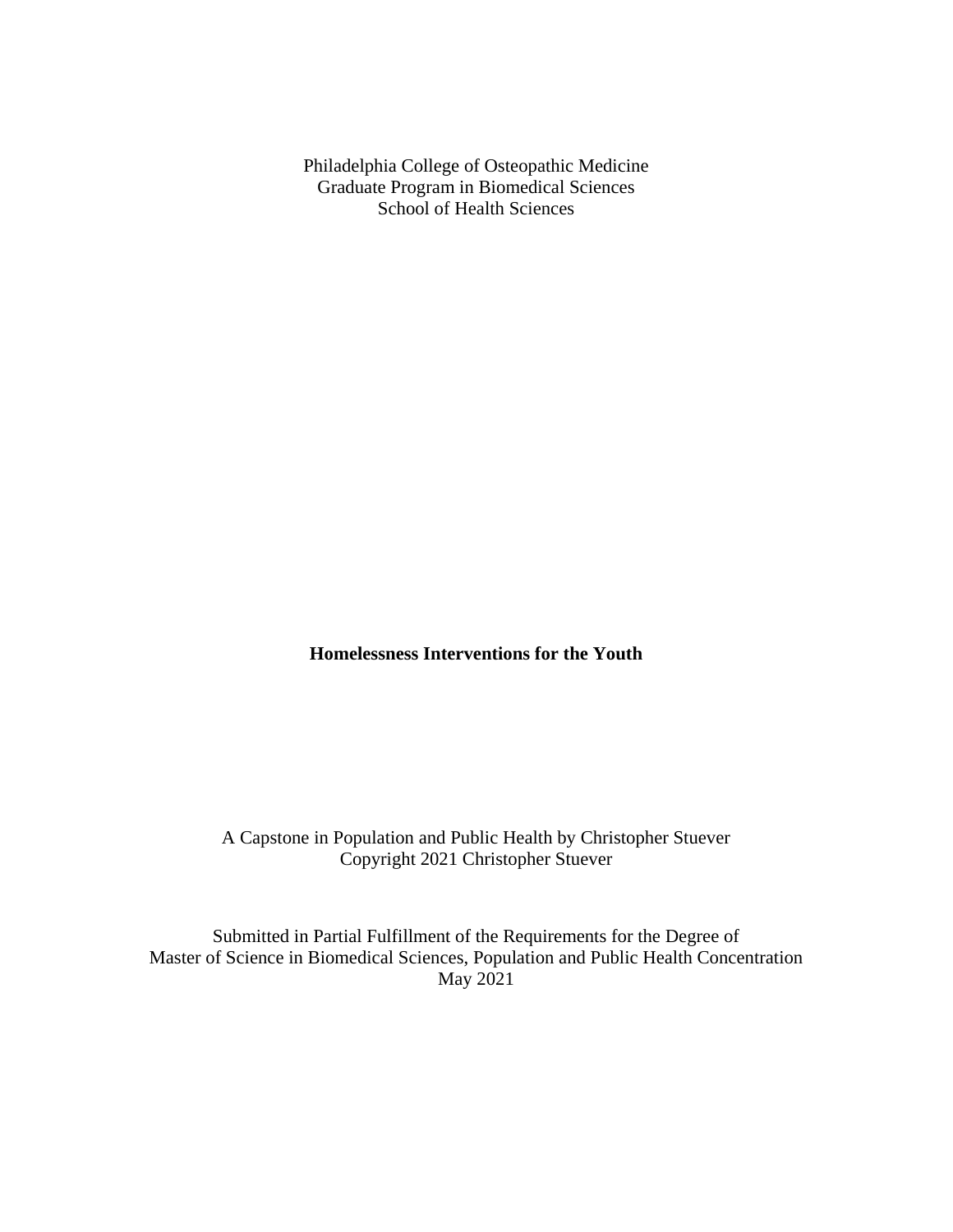#### **ABSTRACT**

**Objective:** Gather information on the current policies and interventions used in the United States to form a comprehensive understanding of what has been successful and what has failed in their implementation that has led to the current epidemic of homelessness among the youth and young adult population in the United States.

**Background:** In a nation boasting wealth and success, the United States continues to fall short when it comes to taking care of its overwhelming homeless population. A specific area of concern within this population comes with the alarming number of young adults and children that experience homelessness every year. Homelessness in the United States is an epidemic currently, but leaving the younger generation exposed to trauma of this magnitude leaves scars for years to come. Many interventions for decreasing homelessness primarily focus on adult populations, with independent housing, job placement, and drug rehabilitation as the priorities, and often the youth are overlooked. This review aims to identify, analyze, and criticize current policy for homelessness interventions in the American youth in hopes of bringing forth the best possible interventions for success.

**Research Strategies:** Systematic review of research published on PubMed, ScienceDirect, NCBI, and other public health journals and news outlets to examine qualitative variables effecting homelessness and quantitative data outlining the demographics of the current homeless population. Then examining local, state, and national policies and interventions to review current policies and benefits allotted to youths experiencing poverty and homelessness.

**Expectations:** Homelessness has always been a focal point of public health policy and state and local legislatures largely dictate how and when interventions are to be implemented. With larger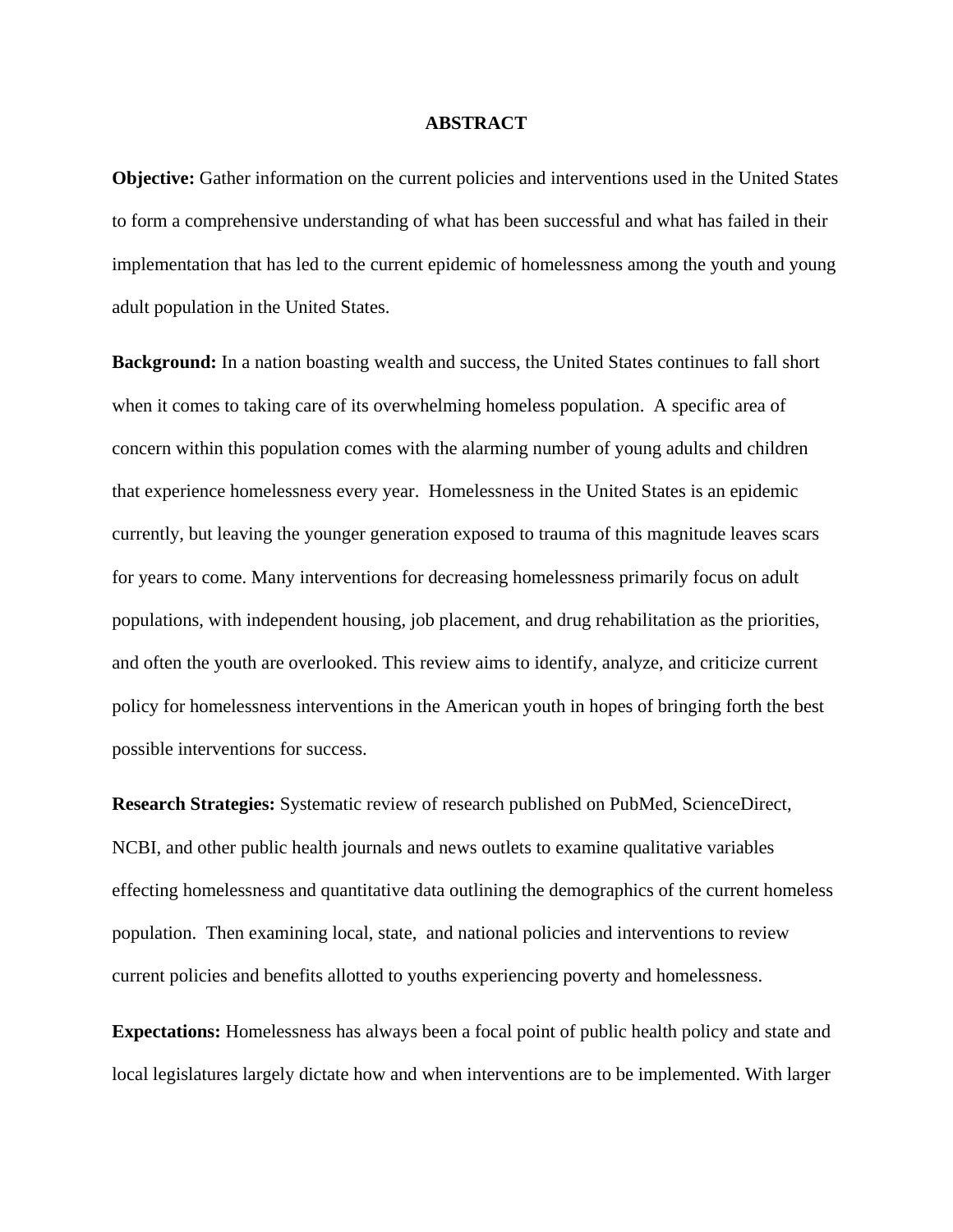homeless populations found in densely populated cities, and often Democratically led cities, much of blame has fallen upon those legislatures, as resources are scarcer, and cost of living continues to rise. Examining how these legislations have distributed these resources, and where research has shown interventions being most successful will shed light on the most effective methods that can become more common practice on a national scale and lead to systemic change in how the United States combats youth homelessness.

#### **INTRODUCTION**

The United States is often referred to as the wealthiest nation in the world, yet continually falls short in advocacy for the lower income communities. A specific area of concern is the rising homeless population in the United States, and more specifically the increase in youth homelessness in recent years. In 2021, children, individuals under the age of 18, made up roughly 18% of the entire homeless population in the United States (State of Homelessness: 2021). According the United States government, the definition of homeless is "when a person lacks a fixed, regular, and adequate nighttime residence, and if they sleep in a shelter designated for temporary living accommodations or in places not designated for human habitation." Many efforts and interventions to combat homelessness are directed towards the adult populations, such as independent living initiatives or job placement programs, which leaves care for the homeless youth understaffed and underfunded.

The number of individuals living below the Federal Poverty Guidelines has slightly decreased each year for the past seven years, which was once at a staggering 14.8% but has since fallen to 9.2% in 2020, but the homeless population has seen a steady increase in that same time frame. An estimated 4.2 million youth and young adults, ages 18 to 24, experience a homelessness episode each year. This epidemic also disproportionately effects minority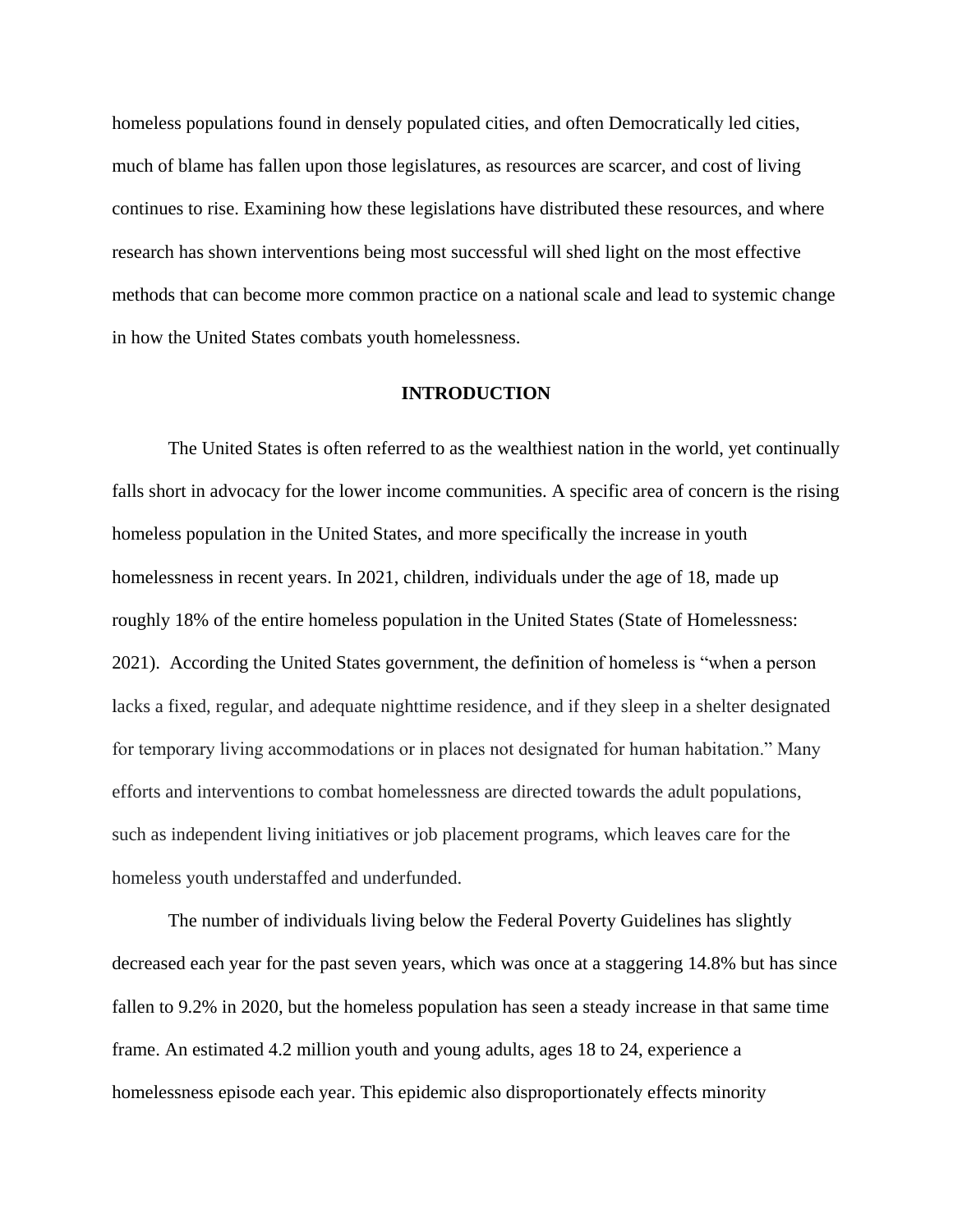populations, with Hispanic and Black individuals at more than two times higher risk to experience a homelessness episode. Other risks factors for the youth population that have shown to increase the likelihood of experiencing homelessness include family conflict and dynamics, sexual orientation and activity, youth pregnancy, mental health issues and substance abuse (Wang, 2019).



**Figure 1**: Shows annual results presented by National Center for Homeless Education (Public School House Connection, 2020)

This figure published by the National Center for Homeless education shows how the trend of youth homelessness in the United States has increased over the past 15 years. Though unsheltered individuals appears to stay relatively low, these individuals are the most at-risk for suffering trauma, resulting in substantially higher risk for homelessness into adult. The largest number of young individuals listed temporary residence as their current living situation. Though this may be a better circumstance than living in a shelter or on the street, the experience of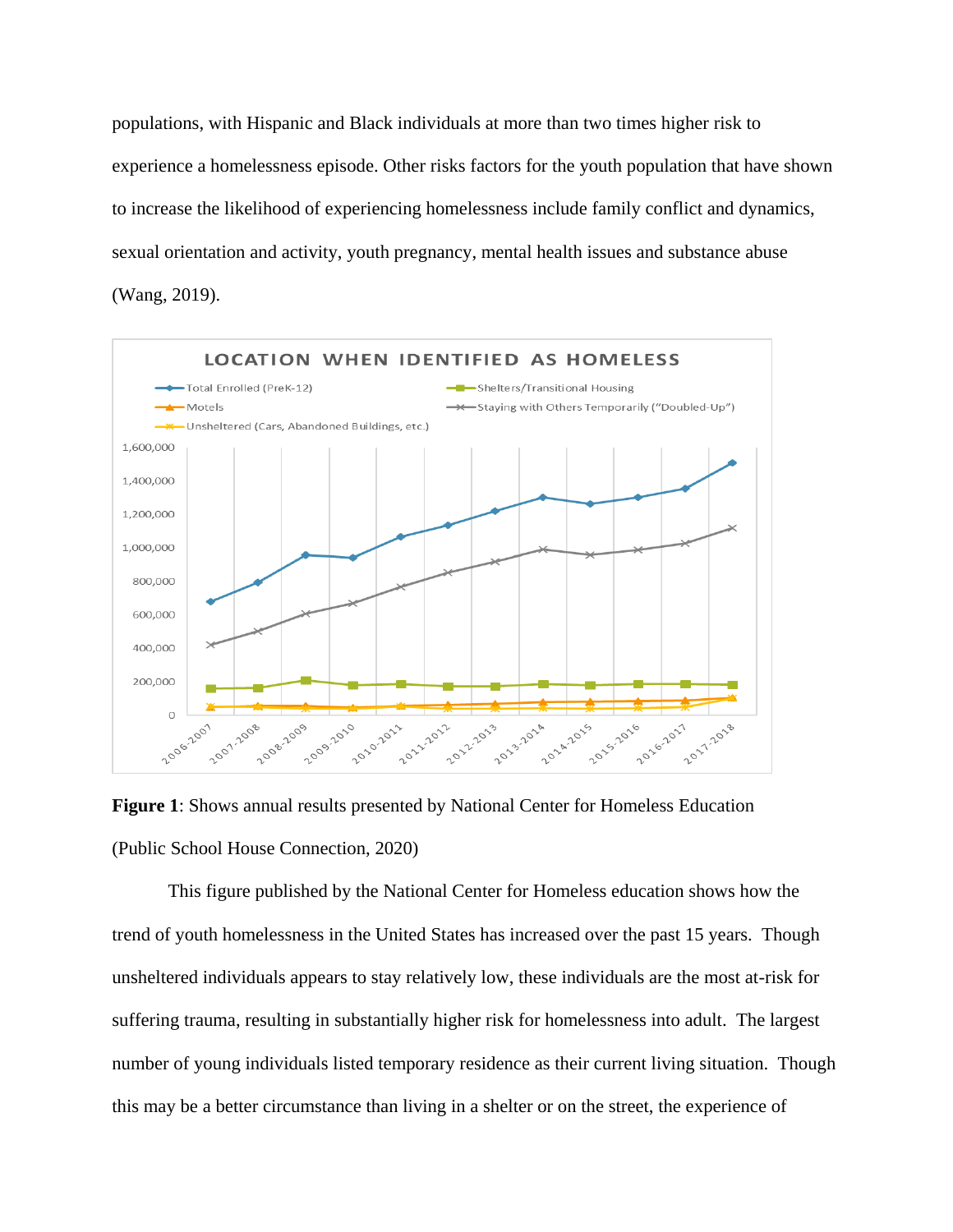unstable housing can still have significant adverse effects on the mental and physical well-being of a child.

The current United States foster care system is outnumbered when it comes to combatting youth homelessness and young adults in the foster care system are at a substantially higher risk of experiencing homelessness. In 2019, according to the Adoption and Foster Care Analysis and Reporting System, 600 children ran away from their foster care placement. The system in place has been shown to fall short when caring for the homeless youth of America.

## **BACKGROUND**

The impact of experiencing homelessness as a young adult cannot be overstated. It is estimated that 50% of youth and young adults who experience a homelessness episode will experience homelessness into adulthood (Scherer, 2021). This continued experience results in increased substance abuse, untreated mental health issues, lack of adequate food and shelter, and lack of consistent education; all factors that work to extend the experience of homelessness (Hudson, 2010). Even more serious concerns involve the increased rates of suicide among homeless youths, in which these individuals are two times more likely to take their own life compared to their peers. According to the National Sexual Violence Resource Center, one in three teenagers living on the street will be lured into prostitution which leads to substantially higher rates of HIV and AIDS, as well as other sexually transmitted diseases.

The United States government set forth a goal to end youth homelessness in America within the next 10 years. The first comprehensive strategy for combatting youth homelessness was released by the United States Interagency Council on Homelessness (USICH) in June of 2010. Eleven years after the release of this comprehensive plan, the data around the number of young adults experiencing homelessness has persisted. With official statistics relatively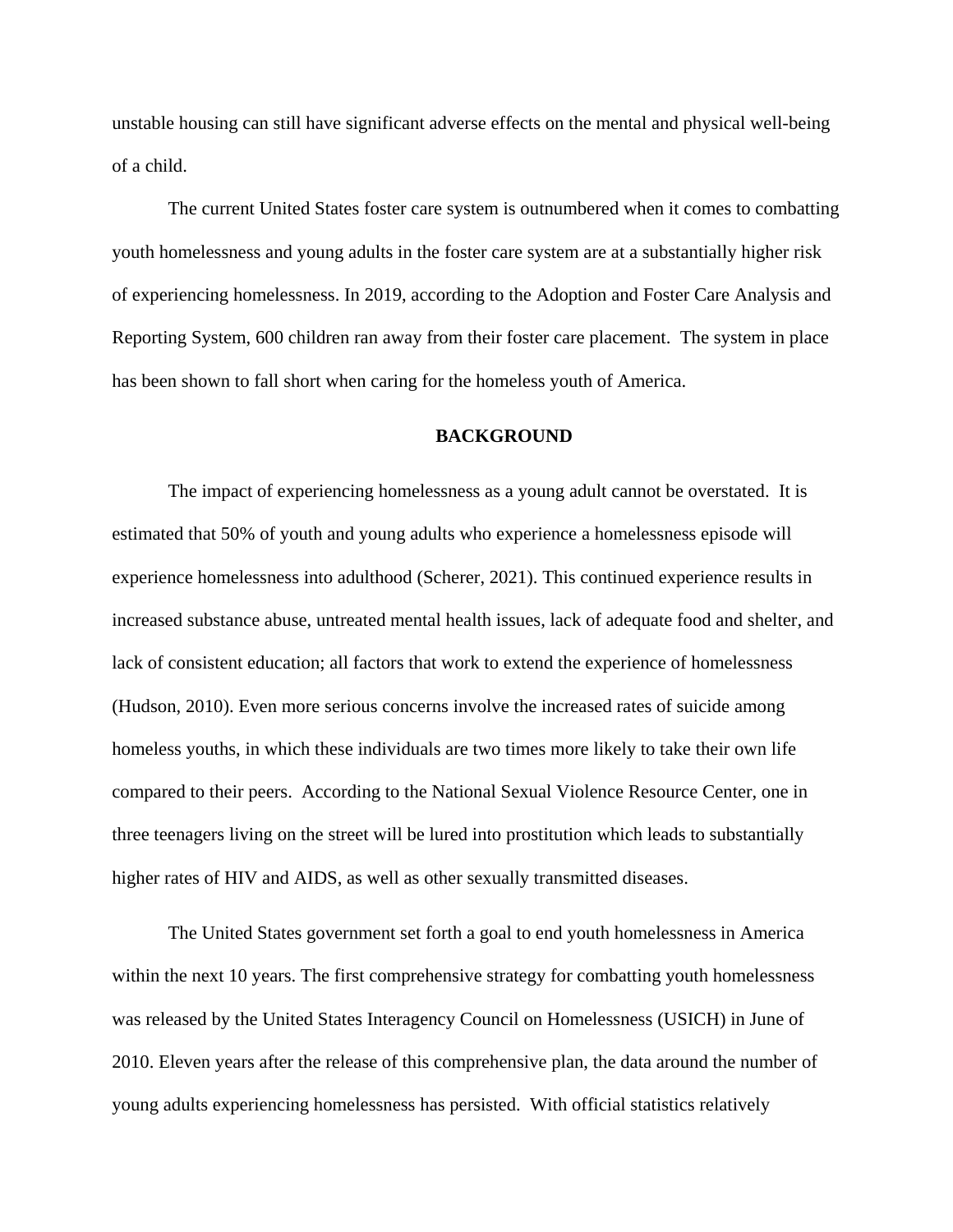unknown about the extent of the homeless youth population, it is widely agreed upon that most numbers underestimate the true size of the issue. The current strategies for combatting homelessness vary, with some showing promise while others continue to fail.

The existence of youth homelessness, especially its persistence through multiple interventions attempting to eliminate it, is a major problem in itself. Having such a large population unable to feed and shelter themselves while being expected to succeed academically and socially is difficult enough to combat, but the adverse life events that occur to these individuals once the poverty and homelessness have already begun shines light upon a whole new set of challenges to manage. Interventions are required not just to alleviate the financial burdens one experiences in poverty and homelessness, but also the effects commonly accompanying the experience, such as substance abuse, unsafe sexual behaviors, and mental health issues. The aim of this research goes beyond simply attempting to lift individuals out of homelessness by placing them in foster care or providing more shelters and beyond food scarcity by providing free and reduced lunches in public schools or adding more food pantries. Examining the resources available to the youth for the issues that cause and extend their homelessness experience can be more crucial than the financial aspect that is so commonly misunderstood.

According to the United States Department of Housing and Urban Development (HUD), three of the five cities with the largest homeless population are in the state of California; Los Angeles, Santa Clara, and San Diego, with Seattle and New York City rounding out the top five. In 2020, homelessness per 10,000 people, the District of Columbia, 90.4, had the highest proportion of homeless individuals. These cities are the primary focus of this report, as they consistently represent the cities with the most resources needed to combat homelessness.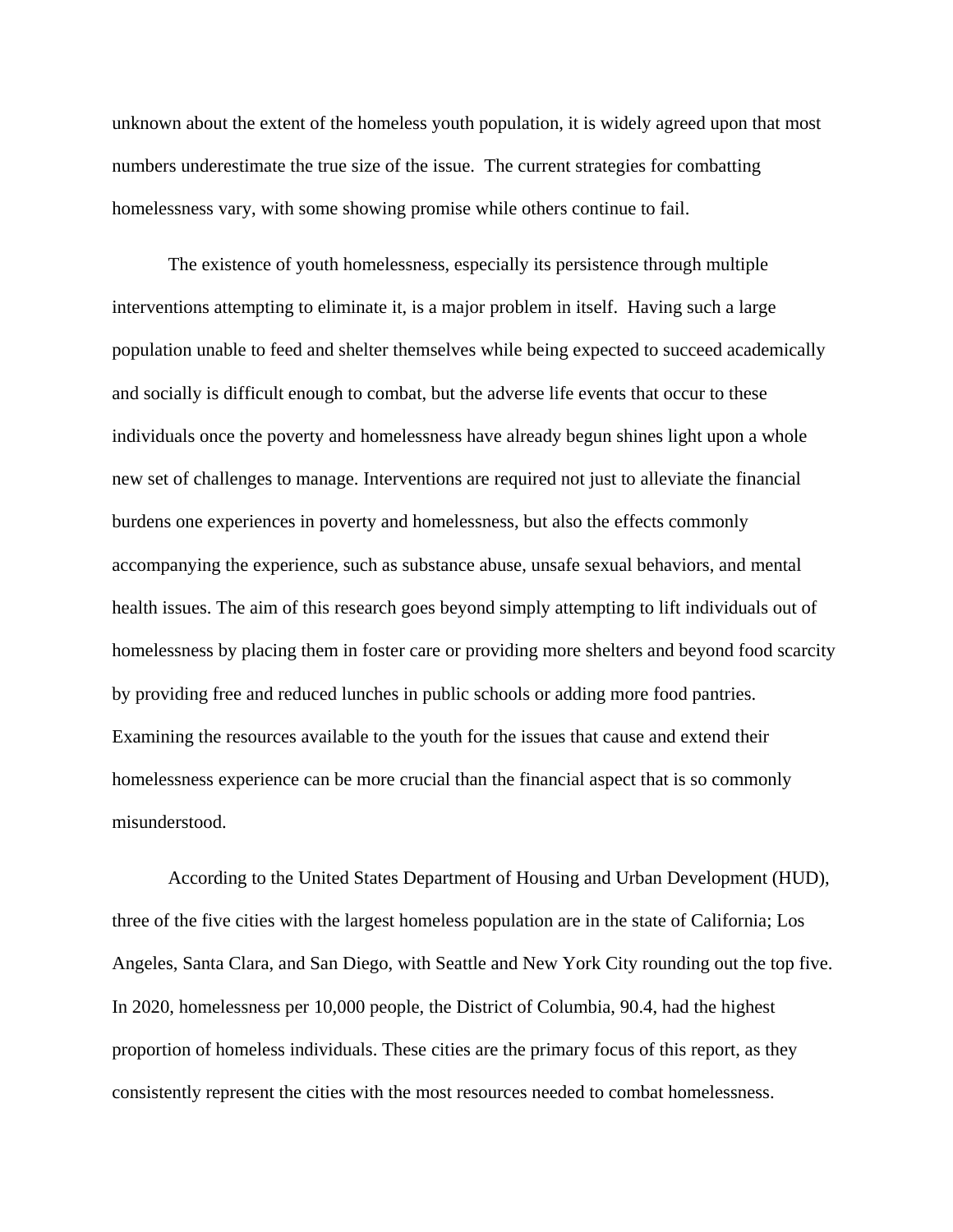Though youth homelessness has seen a gradual decline, down 2.2% from 2019 to 2020, the full scope of the issue is misunderstood. According to the 2020 HUD Annual Homelessness report, roughly 34,000 individuals under the age of 25 experience homelessness on any given night, with 90% of those individuals being between the ages of 18 and 24. With how disproportionately these experiences impact individuals of color; 52% of youth homeless individuals identifying as non-white, the issue of homelessness must be examined as systemic versus strictly individual circumstance. HUD also reported a substantial increase in incidences of chronic homelessness, with increased by more than 15% between 2019 and 2020, indicating that current needs are not being met to prevent reoccurring homelessness, with the youth population being a major victim of this inconsistency (Henry, 2021).

A 2019 study was conducted in an attempt to reveal predicting factors that may increase an adolescent's risk of experiencing homelessness. This study examined individuals 12-17 years old entering treatment for substance abuse and mental health issues. The study found predictors associated with an increased likelihood of experiencing a homelessness episode include male, older age, substance abuse, depression and other mental health disorders, along with youth trauma, and inclusion in the foster care system (DiGuiseppi, 2019). These predicators reveal that the causes of homelessness for the youth, or at least the risk factors that increase the likelihood of experiencing homelessness, are no secret. This should result in more targeted approaches to combating youth homelessness and more efficient and effective allocation of resources, yet the homeless population continues to rise.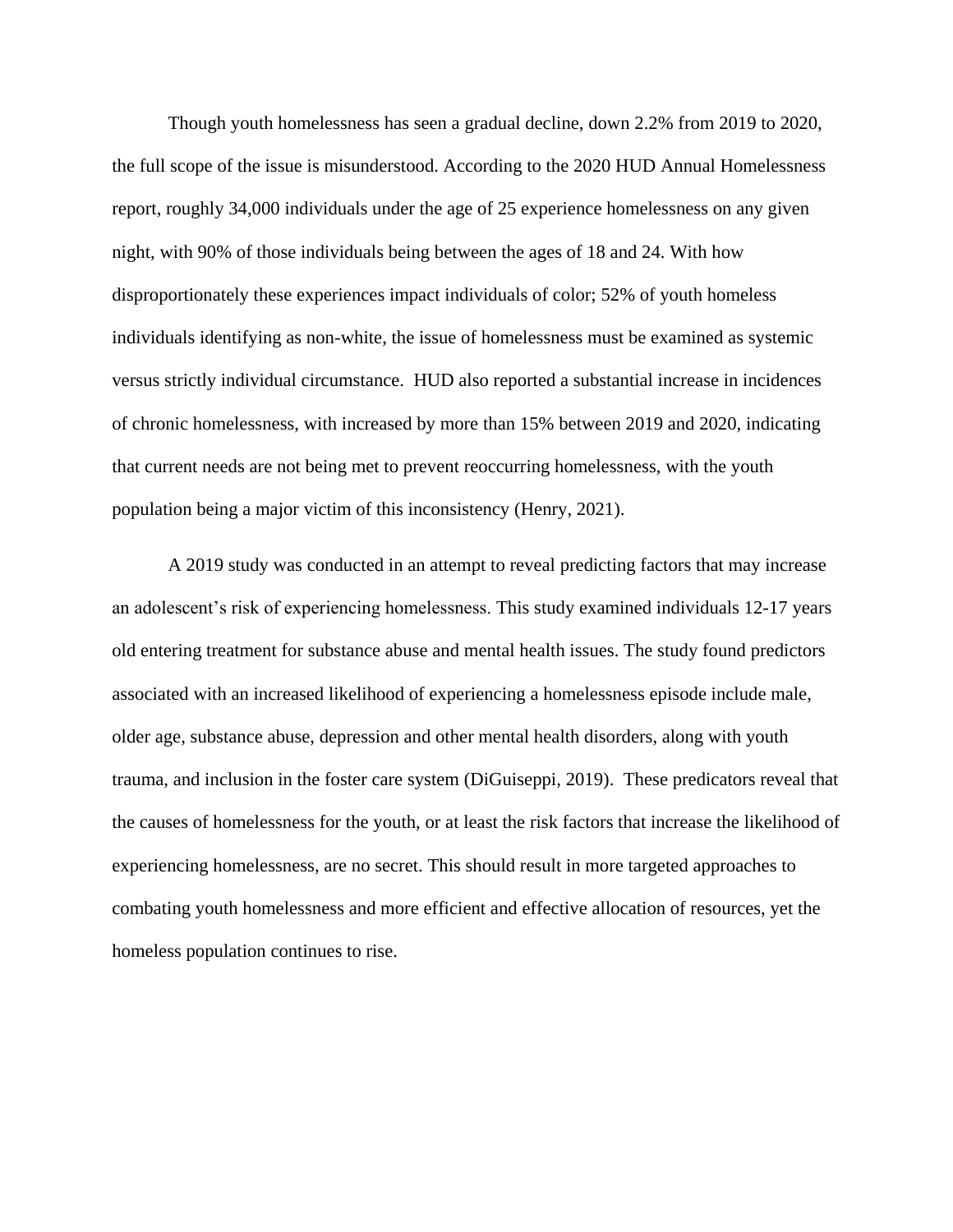#### **RESEARCH STRATEGIES**

The research in this study was conducted through the systematic review of research of published work on PubMed, ScienceDirect, NCBI, and other public health journals as well as federal and local agencies websites to examine qualitative variables effecting homelessness and quantitative data outlining the demographics of the current homeless population and how the values have changed over time. Then examining state and national legislation to review current policies and benefits allotted to youths experiencing poverty and homelessness.

Qualitative and quantitative variables assessed throughout this study are used to determine to quality and effectiveness of the resources available to this youth homelessness population in relation to many of the major health concerns surrounding the homelessness experience. These concerns include the access to consistent and affordable health care, resources available to individuals with suicidal ideations as well as other chronic and acute mental health conditions, access to rehabilitation and treatment for substance abuse such as drugs, alcohol, and tobacco, and availability of resources for promoting sexual health and treatment and rehabilitation to combat sexual abuse.

Examination of this resource availability and quality is done through examining the private and government owned and sponsored organizations through which these resources are made available, as well as through the examination of local, state, and federal legislation being passed to combat these issues. Systematic review of the Federal Government's Opening Doors Plan to End Chronic Homelessness is used to compare the status of homelessness in 2011 when the initial plan was drafted, and how qualitative and quantitative values have changed over the past ten years. Legislation on the federal level and nationwide organizations are examined, as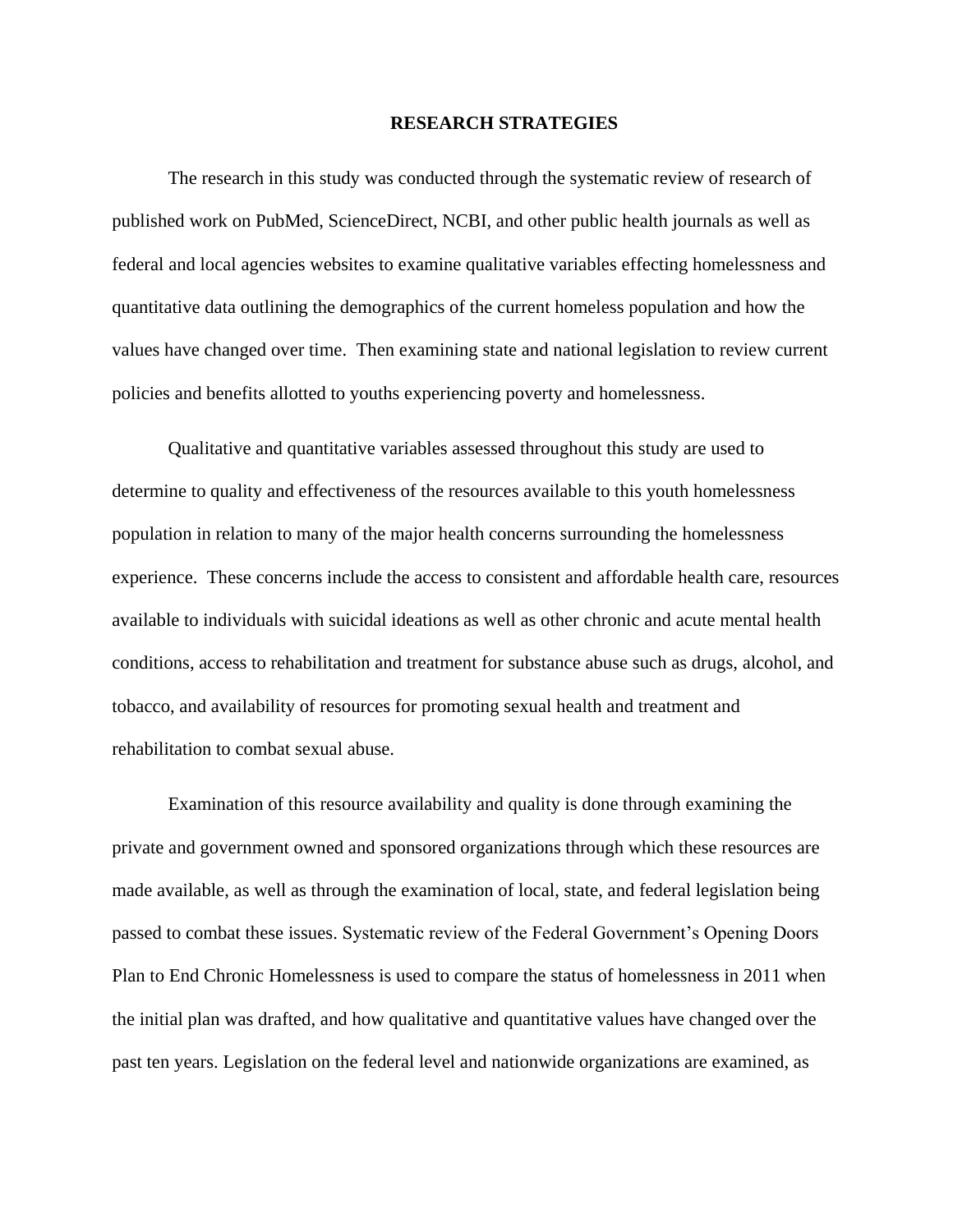well as legislation and organizations for three of the cities with the largest homeless populations; Los Angeles, New York City, and Washington D.C.

#### **DISCUSSION**

#### **Federal Initiative**

Opening Doors was an initiative set forth roughly ten years ago and became the first comprehensive federal strategy for preventing and ending homelessness. The Administration for Children, Youth and Families partnered with 19 USICH member agencies, met in the fall of 2011 to develop this joint action plan to end youth homelessness. In association with other federal agencies, including Department of Health and Human Services (HHS), HUD, and Department of Education (ED), four key elements were identified, known as the Youth Intervention Framework, and incorporated into the data collection and capacity strategies.

- 1. Plans to arrive at a **confident estimate** at the number of youths facing homelessness
- 2. An **intervention model** to organize how to collectively achieve desired outcomes: stable housing, permanent connections, education and employment, and well‐being
- 3. **Increasing evidence** of effective interventions with homeless young people, including particularly vulnerable subpopulations: foster care, LGBTQ, juvenile justice, and pregnant/parenting
- 4. Performing a **gaps analysis** to better understand the current Federal capacity and funding streams available to serve homeless youth and determine what's missing

This framework has served as the foundation for federal partnership with state and local organizations, both in the private and public sector. In the preface of the original Opening Doors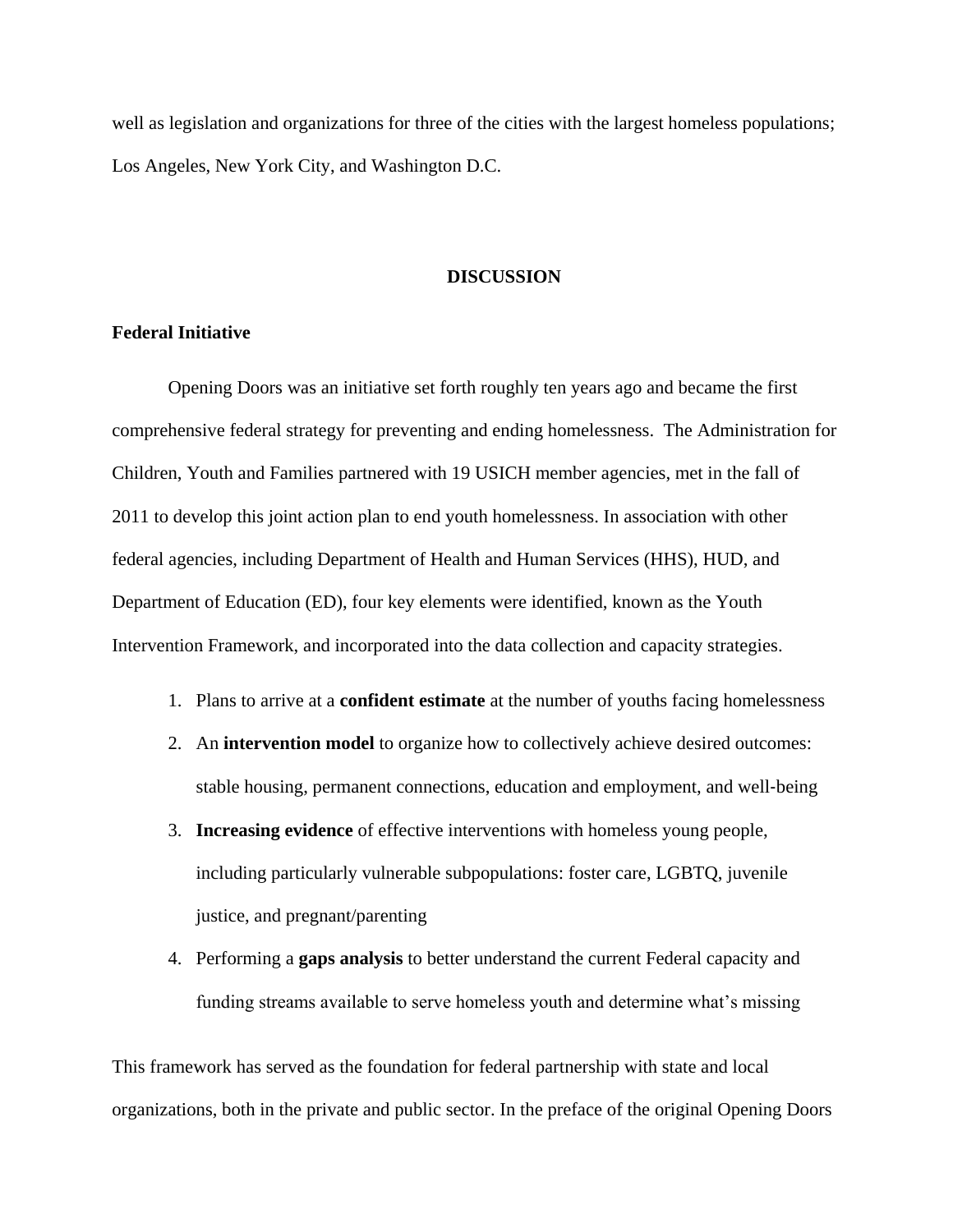plan, President Barack Obama states "preventing and ending homelessness is not just a federal issue or responsibility. It also will require the skill and talents of people outside of Washington.... These state and local stakeholders must be active partners with the Federal Government, and their work will inform and guide our efforts at the national level." (Opening Doors, 2011)

The plan consisted of five themes, including Increase Leadership, Collaboration, and Civic Engagement, Increase Access to Stable and Affordable Housing, Increase Economic Security, Improve Health and Stability, and Retool the Homeless Crisis Response System. Within these five themes, ten objectives were established. Three objectives under the theme of improving health and stability dealt with youth individuals, including one of the largest demographics of homeless individuals, that being individuals 18-24 years old and more specifically support for individuals aging out of the foster care and juvenile justice systems. The first amendment to the plan came a year later in 2012, highlighting areas that would benefit from more in-depth analysis and implementation. Many of the requests revolved around child and youth care, including improving educational outcomes for youth. Suggestions for this improvement included early education programs to provide smoother transitions between elementary, secondary, and postsecondary education and increased access to high-quality programs, from childhood into adulthood. Another objective amendment to the plan included increased access to housing stability for unaccompanied youth.

Though collaboration for ending youth homelessness is at an all-time high, the Federal Government fell short of its goal of eliminating youth homelessness by the year 2020. When the Opening Doors plan was initially implemented, many of the issues facing the nation's youth homeless population were misunderstood, but a major success of the plan was better research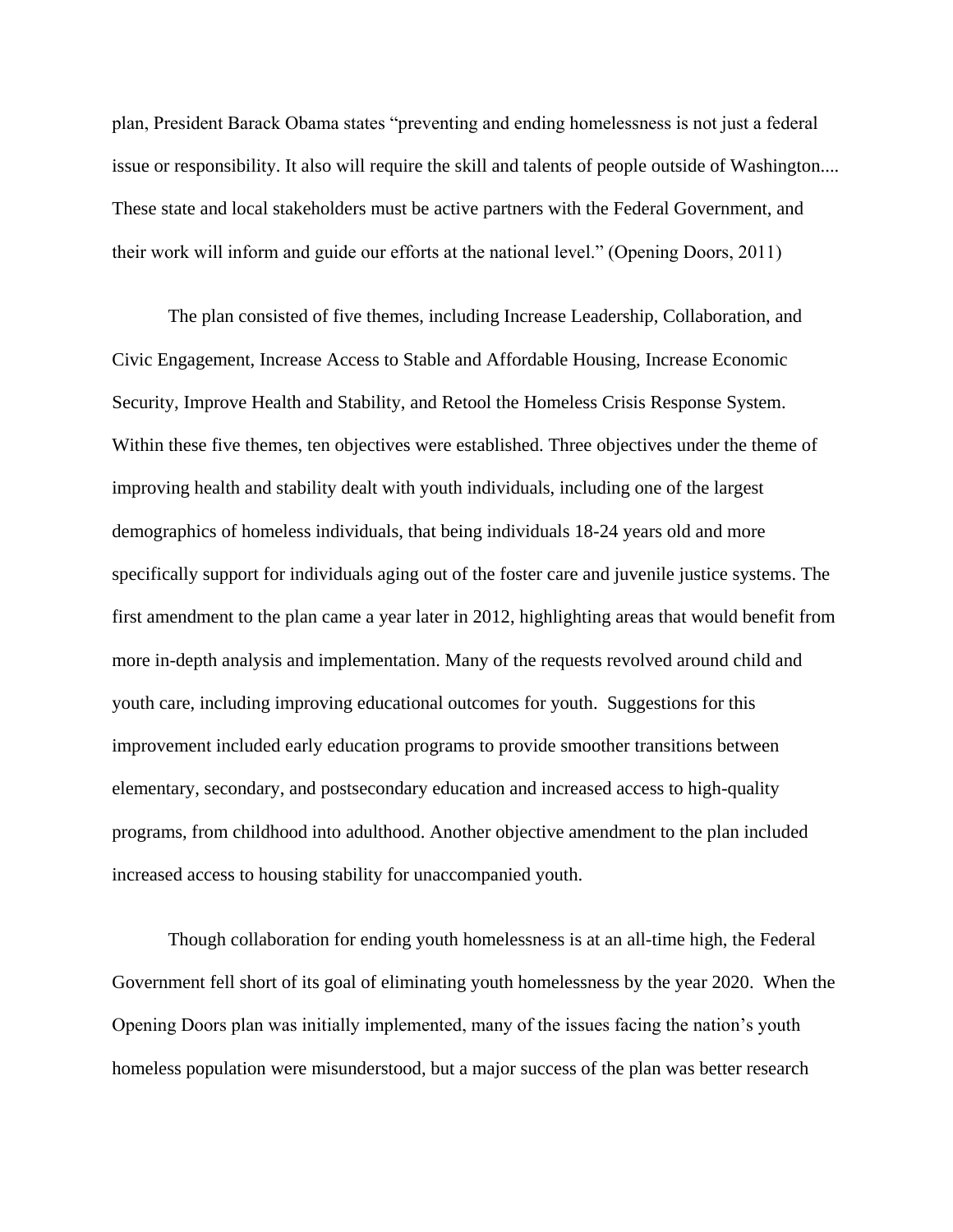and data collection of these issues and more effective targeting of this at-risk populations. After just a year, the first amendment identified the foster care and juvenile justice systems as integral players in the fate of young adults, and steps were taken to directly address these concerns.

In March 2021, the Federal Government issued another round of COVID-19 Relief funding to state and local governments. With homeless populations being of the most vulnerable to the spread of infection, many state and local organizations implemented temporary measures to reduce the spread, including housing vouchers, partnerships with hotels and motels, and many local organizations opening their doors to the homeless. As the nation begins its recovery, the homeless population is losing many of the resources that were allotted to them during the peak of the pandemic. The COVID-19 Relief bill aimed to address these concerns financially, with \$5 billion allocated to homeless services through the HOME program, focused on sustainable and permanent housing. Another \$800 million were dedicated to the Department of Education for providing wrap-around services and assistance to youth experiencing homelessness.

#### **Los Angeles County**

Los Angeles County has one of the largest homeless populations in the United States, not unexpectedly considering it is one of the most densely populated areas in the country. In 2020, according to the Los Angeles Homeless Service Authority, nearly 5,000 youths were experiencing chronic homelessness; a 19% increase from the previous year. The youth in LA County face unique challenges as their demographics are unique compared to the overall homeless population of the United States. Homeless youth in LA County are more likely female, Black, or Latinx. They have a higher proportion of LGBT individuals and are less likely to be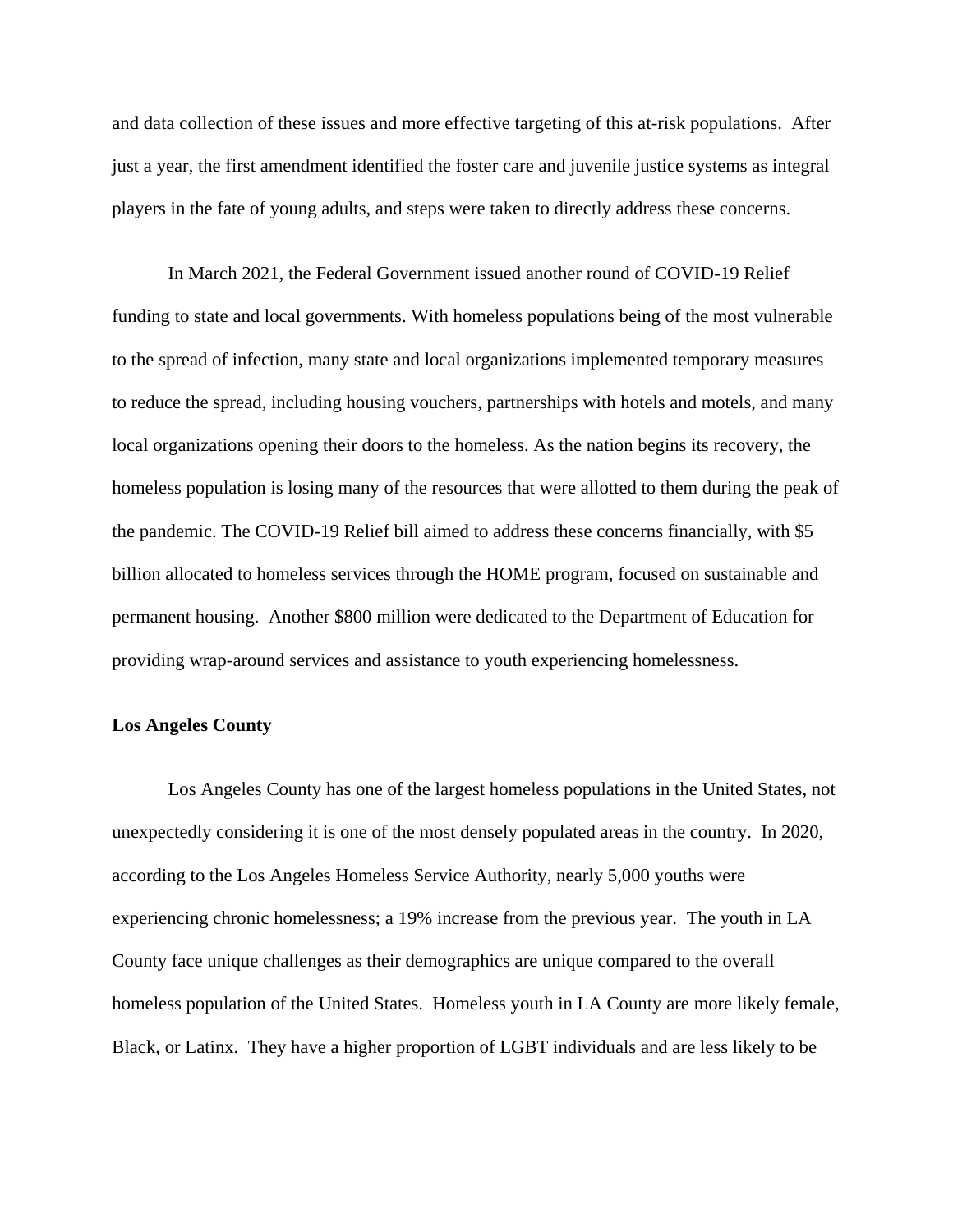experiencing substance abuse or mental health issues. Common issues facing these individuals include no housing or job history, lack of support system, and lack of positive adult relationships.

Three years ago, Los Angeles County launched the Coordinated Entry System (LACES) in an attempt to better coordinate resources and communication between individuals experiencing homelessness and the organizations that provide services for them. Los Angeles County has made significant strides in the effectiveness and efficiency for serving the homeless. The three pillars of the system include Housing First, Harm Reduction, and Trauma Informed Care. This system has not only improved access to care for those experiencing homelessness but has allowed organizations to devote more time and money to the services they do best, rather than numerous organizations trying to do it all.

The LACES allowed for a better analysis of the current issue of homeless and through continued data collection and improvement and better understanding of the problems facing the population are being understood. For example, LACES administers a survey to identify risk factors and behaviors contributing to homelessness. By shortening the survey to a simple 10 minute questionnaire, and clarifying common questions misunderstood from the previous year, LACES saw a 163% increase from the 2018 to 2019 of youth experiencing "difficulty with" alcohol and drug use. This exposed a lack of understanding of the problems so common in the homeless community and allowed them to adjust. LACES then adopted multiple new programs dedicated to substance abuse education and rehabilitation the following year. Due to continued success and comprehensive data around the issue, community engagement has substantially increased over the three-year period since the LACES implementation, allowing for more expansion of resources and increased quality of care (About CES, 2021).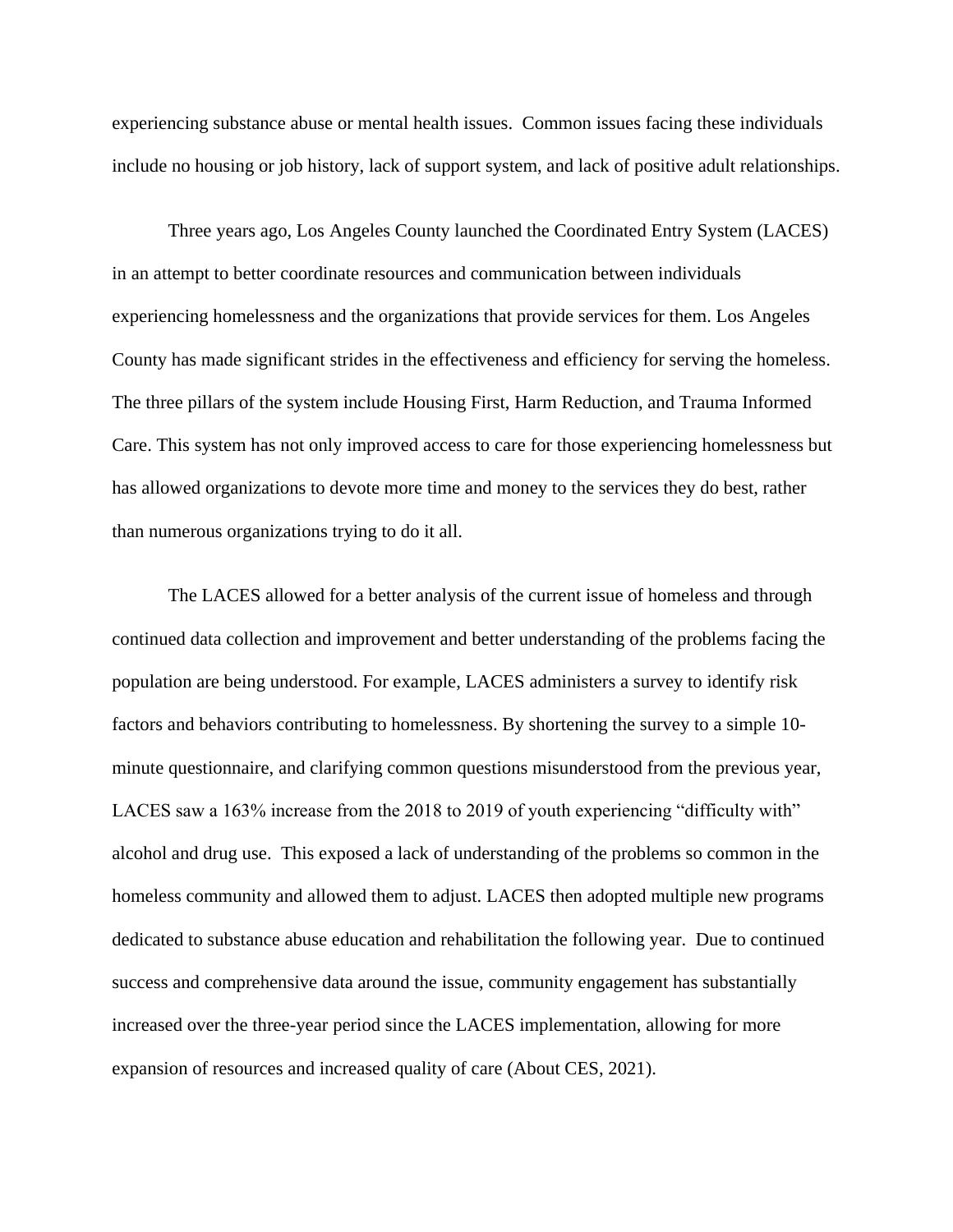Another effective program implemented in Los Angeles County since the success of LACES is the Host Homes programs. Through increased community engagement, the Host Homes initiative was able to set up a program for community members to open their homes to youth ages 18-24 experiencing chronic homelessness in the interim why individuals received care such as substance abuse counseling and rehabilitation, mental health care, and addressment of other medical needs. Based on the surveys and interviews administered through LACES and continued outreach to the homeless community, homeless youth are able to pair with community members based on the needs of the individual to ensure a trauma-informed and safety-first approach.

Los Angeles County has made significant strides in recent years in the fight against homelessness, but many understand the need for more resources to continue the success and improve the current programs. In April 2021, the city council of Los Angeles passed legislation to add another 15 outreach teams to the list of more than 200 teams involved the Los Angeles Homeless Services Authority with the hopes of expanding outreach and ensuring housing for all individuals experiencing chronic homelessness (City News, 2021).

### **New York City**

As the largest city in the United States, New York City has the largest homeless community in the country. In late 2016, it was estimated over 24,000 children were living in a shelter, according to the New York Coalition for Homelessness. That number has slowly come down over the past 5 years, and was most recently 16,956 in March 2021, but is still more than double the population compared to just 20 years ago. In New York City, abuse was listed as the number one reason for homelessness among youths surveyed, with 34% citing physical, mental,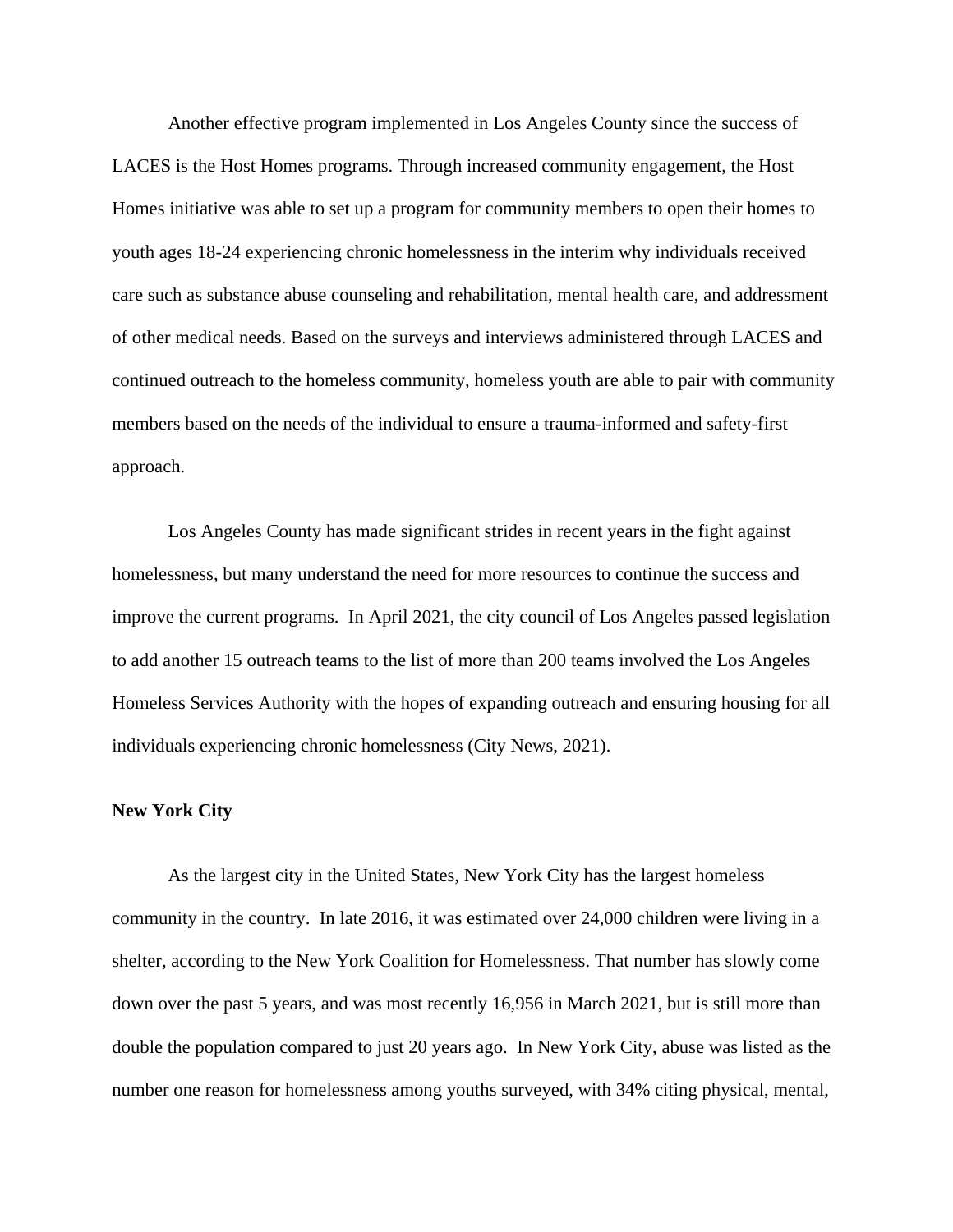or sexual abuse as a cause of their current homelessness. Other common reasons cited for homelessness included fighting with parents, being kicked out of current housing situation, and parents not meeting basic needs.



**Figure 2:** Representation of the current youth homelessness percentages by area reported by public school districts.

The figure above shows the concentration of youth homelessness in New York, with some areas reporting roughly one in four children having experienced a recent homelessness episode.

New York City is the birthplace of Covenant House, a leader in providing residential services for nearly 50 years in 31 cities nationwide. As the needs of the homeless youth has become more researched and understood, Covenant House has dramatically increased their resources dedicated to the mental health and substance abuse side of homelessness and have made a specific effort to combat human trafficking. With a new trauma-informed approach to intervention, Covenant House helps over 2700 youths each year through their New York Crisis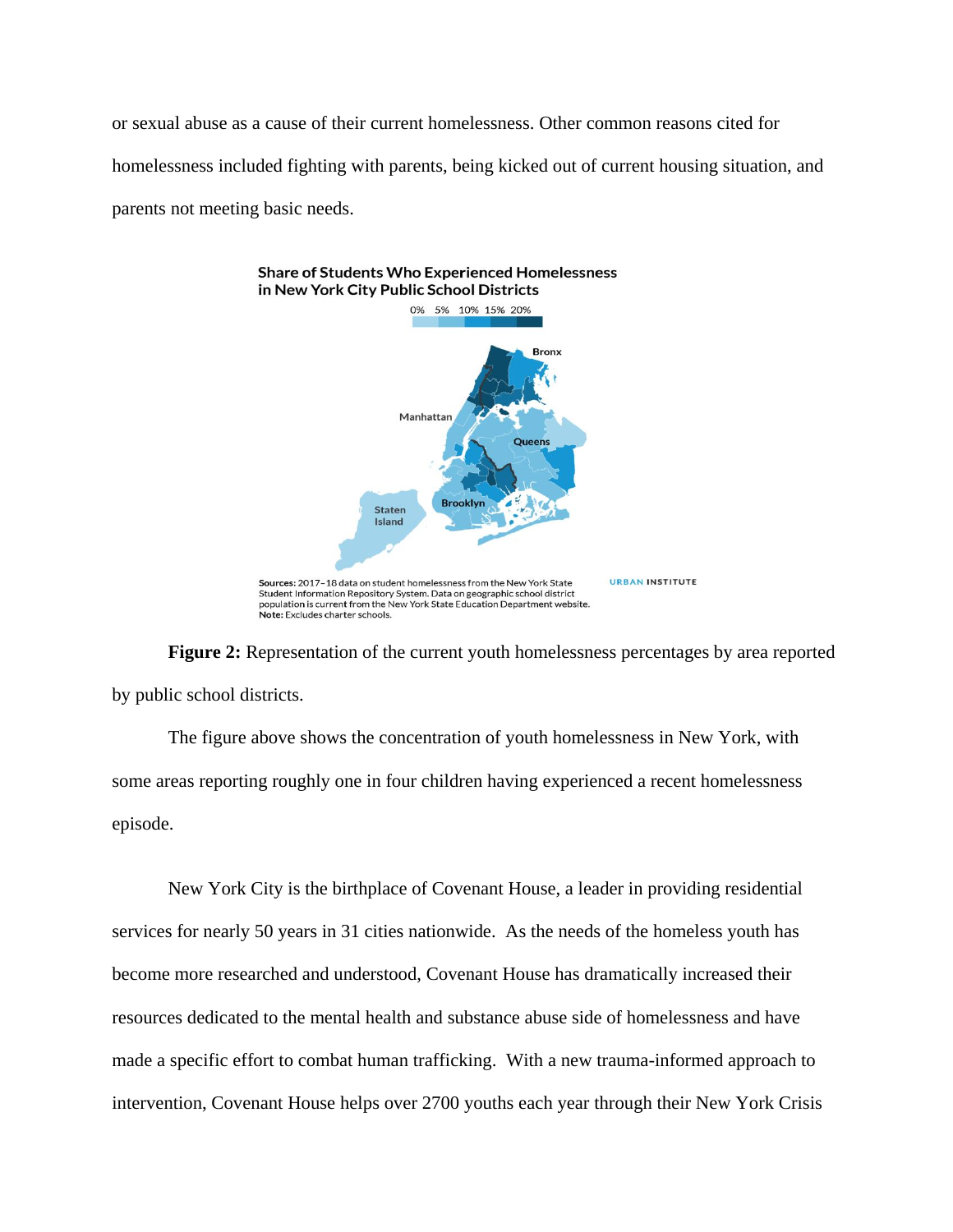Shelter, their Rights of Passage program working to transition these individuals into more permanent housing, and expansion of their Mother and Child Program with comprehensive medical care, free child care, educational services and job placement.

Covenant House is an example of a single organization growing to a size that allows for significant resource allocation and lobbying for policy change. Unfortunately, overall lack of coordination and communication in the effort to combat homelessness among the youth population in New York City has been shown to leave significant gaps in the services it provides. In 2018, a task force was formed by Mayor Bill de Blasio in order to conduct a system-wide assessment, through Chapin Hall, a Chicago-based child welfare research center, to understand where the city had fallen short in areas of care and services for the homeless community. Lack of a coordinated system led to "fragmented services" and "lack of ownership and accountability" according to the assessment.

The assessment included interviews with more than 100 individuals experiencing homelessness in New York City and asked about the difficulty of finding the help they need. Many stated the scarcity of resources required continuously going between providers and recounting traumatic experiences as they seek help from different organizations. This lack of communication between providers leads to a constant feeling of helplessness among the community they are trying to serve. Jha'asryel-Akquil Bishop, co-author of the study who lived in New York City and had experience with homelessness stated, "I don't want to be in a space where I'm always feeling like a victim." (Silvers, 2019) With an emphasis on the mental health coming to forefront in recent years, this strategy, or lack thereof, has been a hinderance in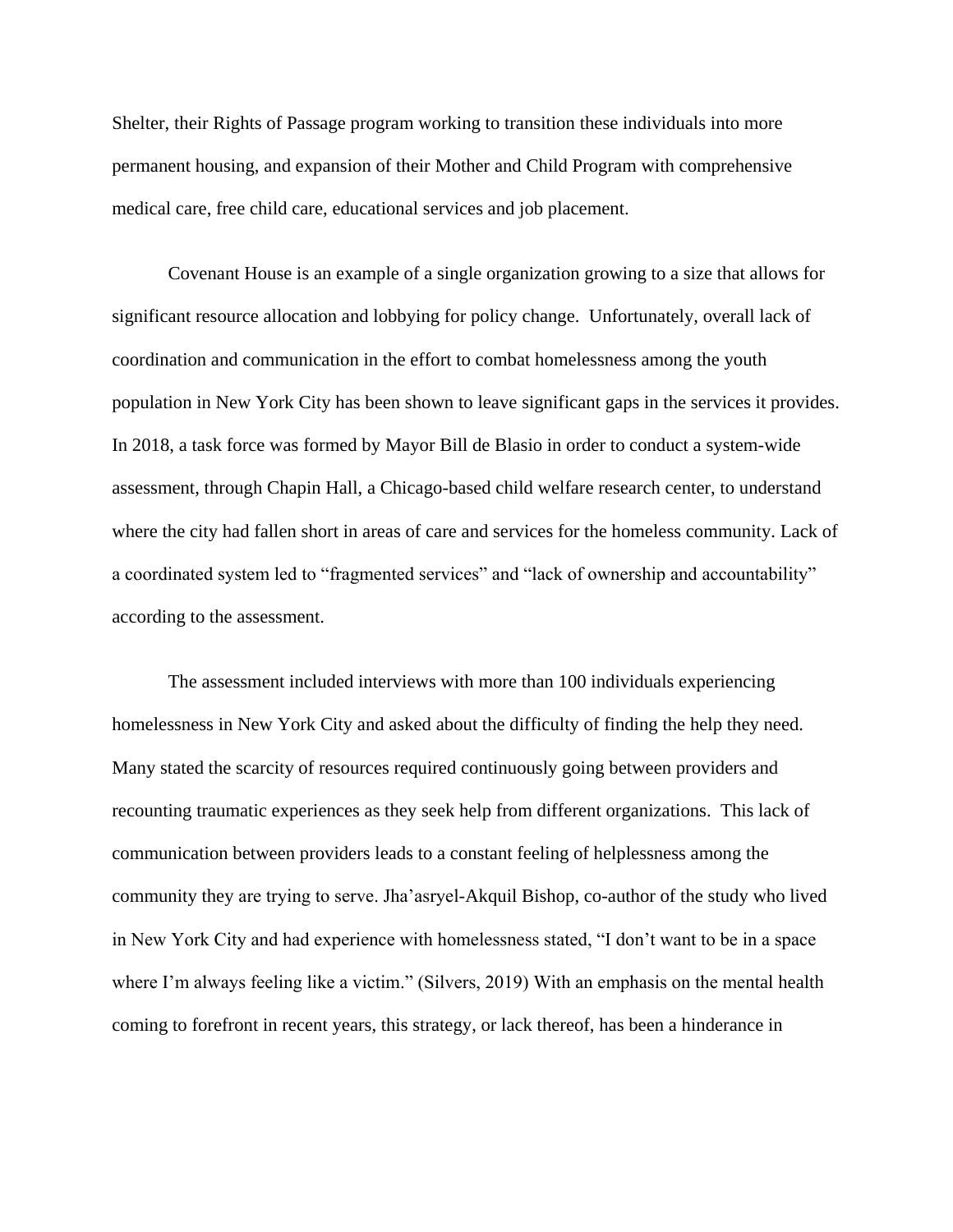reaching the homeless community. Coordinating efforts among organizations, both governmental and non-profit, is crucial to expanding the reach and improving the care for these individuals.

## **Washington D.C.**

Though Washington D.C. has a population of just under 700,000 residents, it currently has the highest rates of homeless per 10,000 residents in the United States. At 90.4 homeless individuals per 10,000 residents, D.C. has more than double the rate of homelessness compared to Los Angeles and New York City. Just under half of all residents of Washington D.C. are Black, yet 86.5% of individuals experiencing homelessness are Black, another indication of systemic oppression's contribution to homelessness. Another significant demographic affected by homelessness in Washington D.C. is the LGBTQ community, with nearly a third of the 18- 24-year-old homeless community identify as such. In 2018, an estimated 1300 unaccompanied youths were experiencing homelessness, and another 6000 students in public school system experienced homelessness or housing instability.

Established over a decade ago, the D.C. Interagency Council on Homelessness' Youth Committee was formed. This collaboration of numerous organizations agencies set out to launch a coordinated effort to eliminate youth homelessness in the D.C. area. An action plan titled Solid Foundations D.C., guided by Through the Eyes of the Youth, was set in motion. The plan focused on the lived experiences of previous homeless youth as a tool to identify previous successes and failures of the current practices to better understand the needs of this community. A key improvement came through the modification of the youth homelessness census, to establish a better understanding of how homelessness is experienced by these youths. This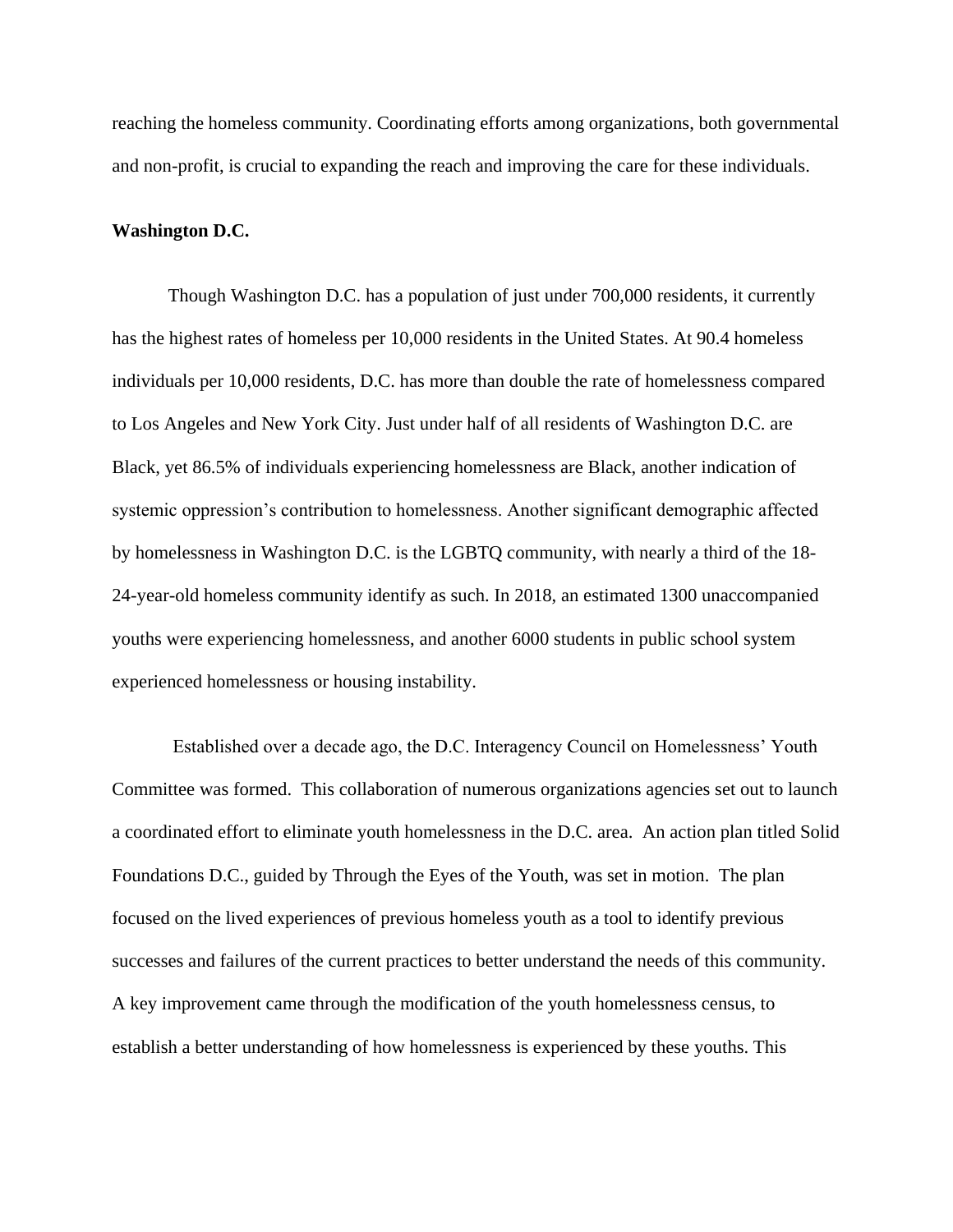census has allowed for a more targeted approach to interventions, including three initiatives: Rapid Rehousing for the Youth, Extended Transitional Housing, and a 24-Hour Drop-In Center.

# **City Overview**

These three cities are just a few examples of how public policy and community support have helped or hurt the current homeless population. Los Angeles has implemented a coordinated system to more efficiently meet the needs of its youth homeless community. Looking at raw data, numbers of young individuals experiencing homeless in Los Angeles County has continued to increase over the past three years, from roughly 7700 individuals under the age of 24 in 2018 to 11,500 in 2020 (Los Angeles Almanac). This does not indicate failure on the part of the Coordinated Entry System, which has also been able to continually register more young individuals into the system each year since its inception, but a failure on the prevention aspect of the problem. While helping lift individuals out of homelessness is crucial, preventing homelessness in the first place has to be a priority as well.

New York City is a large-scale example of the main issue facing cities around the country that have also seen a rise in homelessness and that is a lack of coordinated efforts. Community support continues to rise and funding for these programs is substantial, with Covenant House New York posting a budget of \$25 million in 2020, but without coordination and communication between these organizations, many individuals fall between the cracks as they are forced to continually advocate for their own help with every provider they seek help from. The money and support are building blocks of supporting the homeless youth but coordinated efforts in recent years is what has had the greatest impact in reduction of youth homelessness.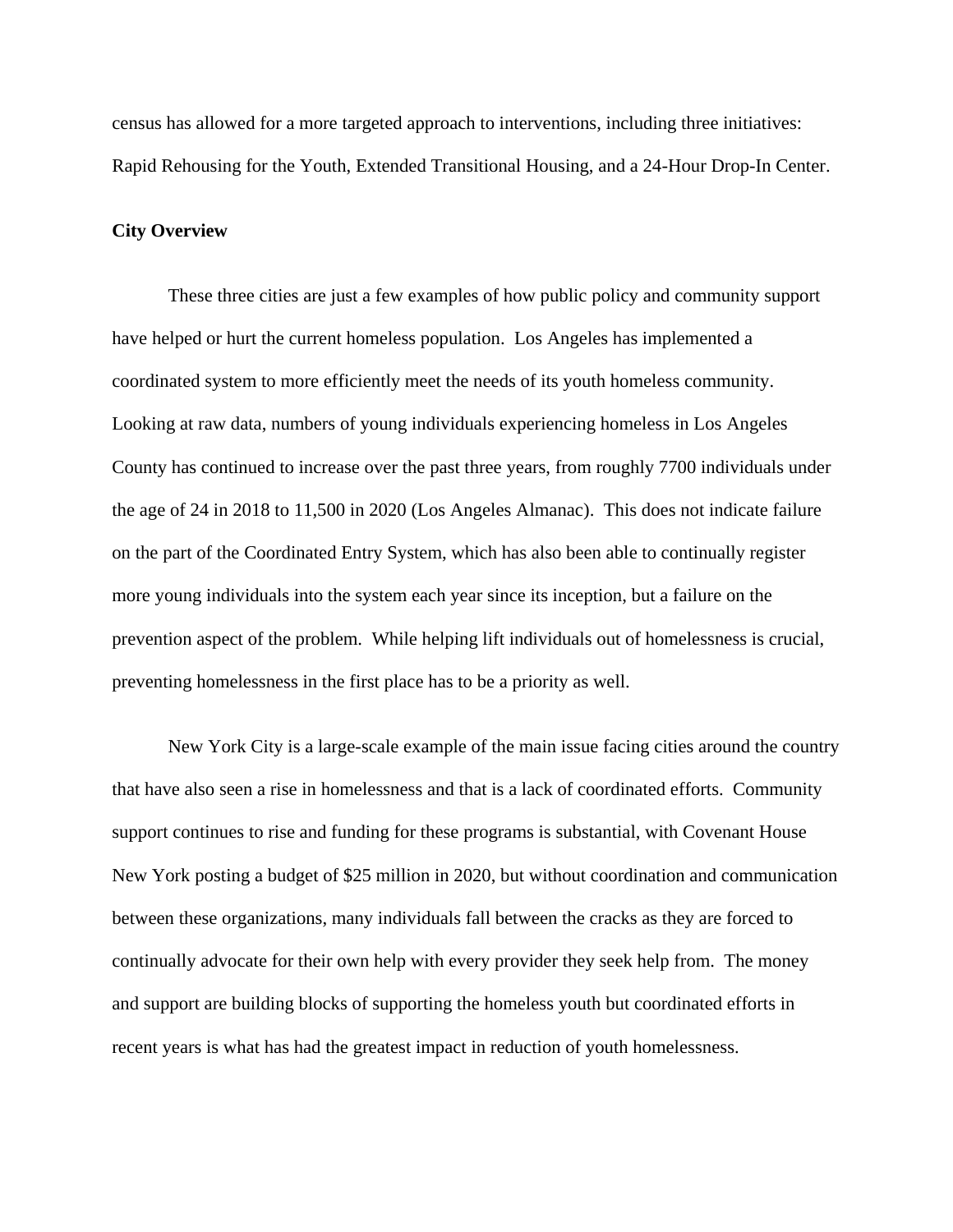Washington D.C. is a prime example of how coordinated efforts, public policy and legislation, and preventative measures can have a swift and dramatic impact on the homeless community, but without sustainability, homelessness will continue. Homelessness in Washington D.C. fell by 19.9% year-to-date from the beginning of 2020 to the beginning of 2021 (Cirruzzo, 2021). The number of children experiencing homeless fell sharply as well as a major emphasis on preventing families from falling into homelessness took place with legislation for eviction moratoriums, rapid rehousing programs, and a number of small, family shelters that have opened just in the past year. The increase emphasis of educational outcomes for young adults and job placement has led to a decline 18-24-year-old homeless individuals. There are still flaws in the current system though, especially affecting families, as eviction moratoriums will most likely be lifted as the COVID-19 pandemic eases, and rapid rehousing vouchers have been shown to only suspend homelessness for families, not prevent it all together, but these major strides in policy and resource allocation have shown what is possible when it comes to serving the homeless.

#### **Recommended Interventions and Studies**

As seen by the steady increase in national homelessness among the youth population, current interventions must be improved and modified to better address the needs of the community. In the original Opening Doors plan presented ten years ago, the necessary responses to the system are still unfulfilled today. Cited in the plan is the uniqueness of the issue of homelessness and how it differs from the centralized system of child welfare and juvenile justice. Coordination is not inherent in the organizations tasked with addressing homelessness, but coordination is the key to a more effective and efficient approach. Similarly, funding at all three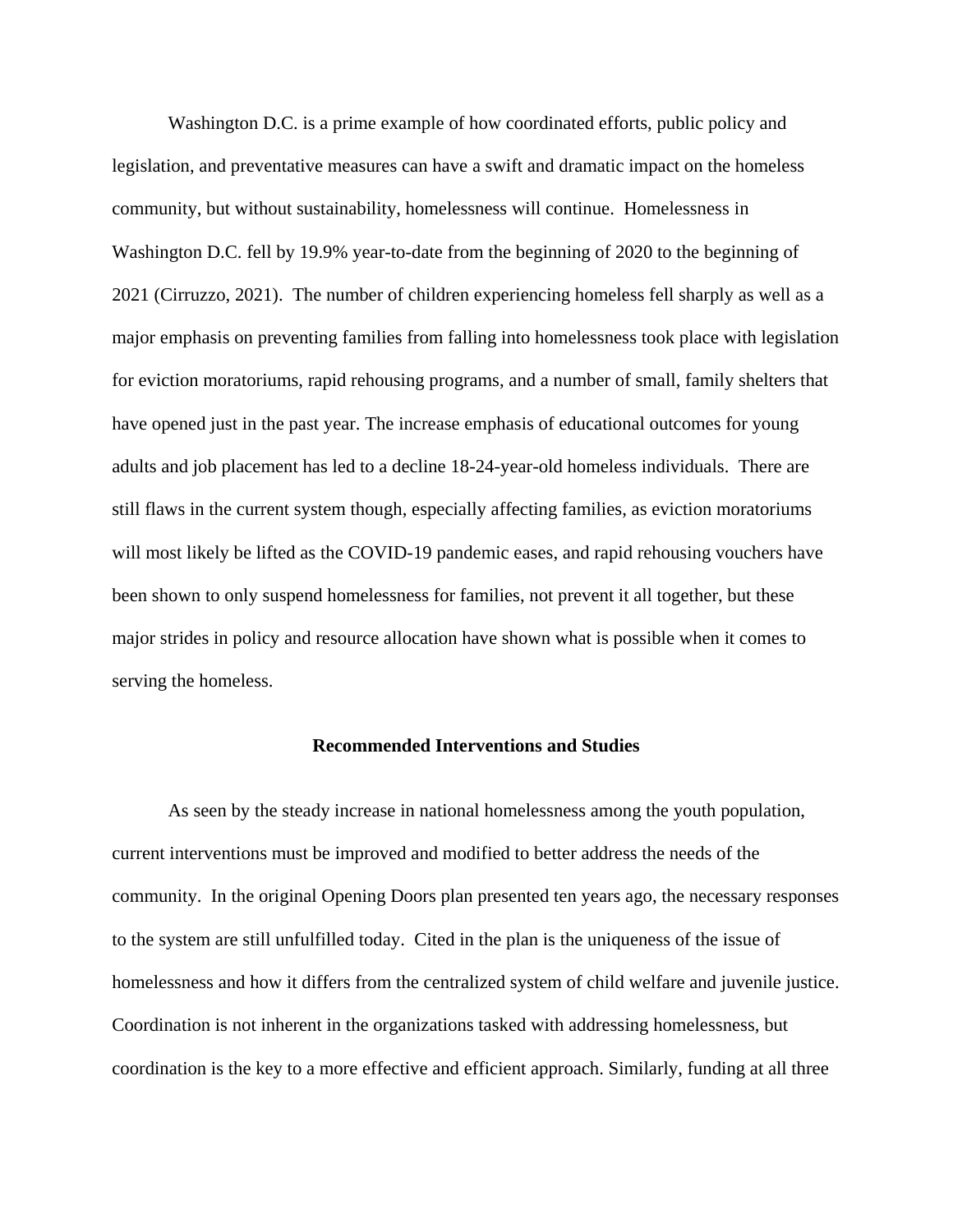levels, federal, state, and local are vital not just for monetary reasons, but for community engagement as well.

Preventing homelessness by better understanding the causes of homelessness will outline specific at-risk populations and more effectively allocate resources to help them. Chapin Hall has been at the forefront of child welfare and youth homelessness research and the data they have collected in major cities across the country has shifted the way this issue is being addressed. With a new approach involving trauma-informed care in recent years, addressing the causes of homelessness and why many individuals fail to escape homelessness once it is upon them has become more clear. Early intervention is crucial, especially for children experiencing trauma, as seen in the number of foster care children falling into homelessness.

Expanding support systems to create positive adult relationships for these at-risk individuals has been shown to decrease likelihood of homelessness. As reported in all three cities, family dynamics is a common cause of housing instability. Redeveloping their social support system can drastically improve mental health and resource availability. Youth exiting other mainstream systems, such as foster care and juvenile justice, are often most affected by a lack of support, so providing resources such as a counseling and job placement can reduce their risk of homelessness.

In Washington D.C., simply increasing the availability of emergency shelters dramatically affected the overall homeless population, especially for families. Washington D.C. also has a coordinated system for these shelters, so even as one shelter becomes full, individuals can be directed elsewhere where their needs can be met. Though these shelters are only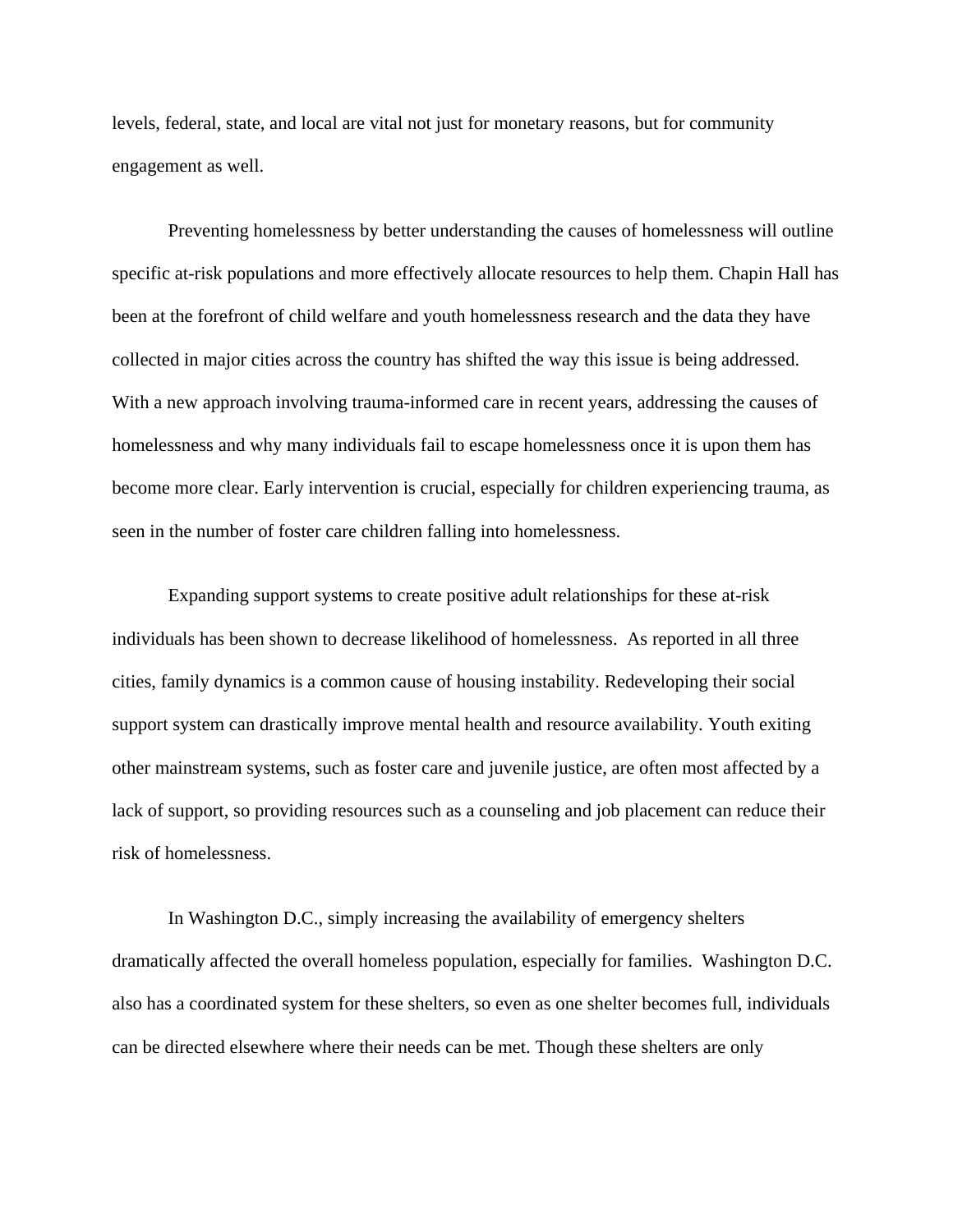designated for temporary housing, the resources available for its residents can help promote better outcomes.

Research must continue to assess the predictive factors of youth homelessness. Research is shifting to understand factors but is still fairly new and underdeveloped. The current foster care system needs to be further evaluated to develop tragedies for further improvement, particularly in trauma-informed care as the number of foster care children developing mental illness continues to rise. Many communities are advocating for more resources for transition-age youth (18-24 years old) as they are continually one of the most at-risk population and are often resource deficient. Chapin Hill is developing the Youth Transitions Partnership model to provide a foundation for community to better address the needs of this population through intensive case management and behavioral therapy, as well as access to educational resources and job placement in order to improve support systems and ultimately life outcomes (Tucker, 2020).

Another report by Chapin Hall highlights the strong correlation between risk factors related to homelessness and the risk factors related to school dropout. The report urges for better policy and public systems to address this relationship, as the occurrence of one heavily increases the likelihood of the other occurring. By improving resources within the public school system, staff can better identify at-risk individuals and provide early intervention that is so crucial to positive educational and life outcomes (Kull, 2019).

Continued research and innovation in the way data is collected will open doors to a new understanding of how to advocate for these children and lead to new interventions to better care them. As these issues become clearer and correlations between factors becomes more evident, combatting homelessness, especially for the youth population will become more effective and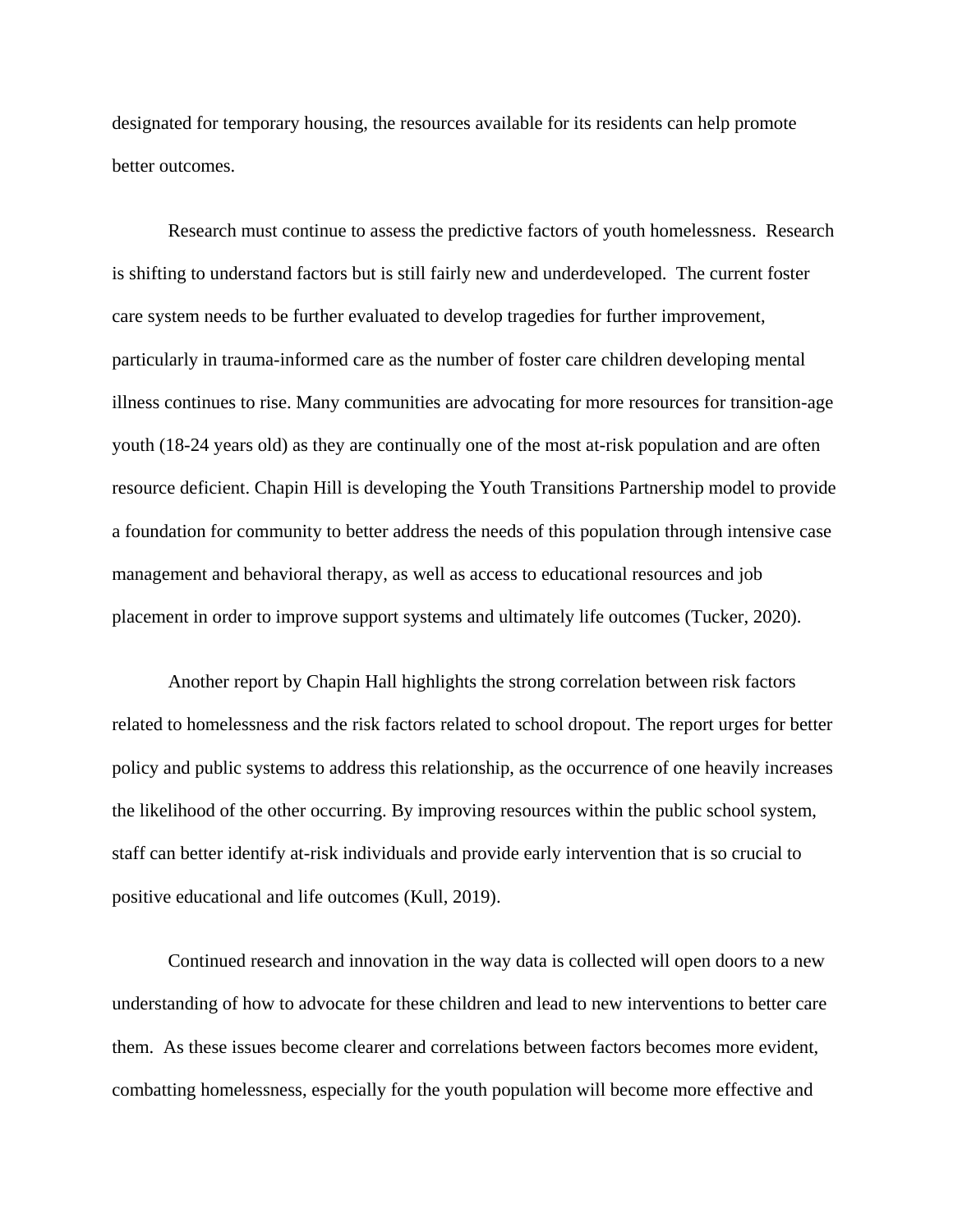efficient. Building a system of support and resources from the federal level to small, local organizations, and coordinating efforts will be vital in the years to come if homelessness is to be eliminated.

# **References**

1. Youth and young adults. (2020, January 27). Retrieved March 18, 2021, from

[https://endhomelessness.org/homelessness-in-america/who-experiences-](https://endhomelessness.org/homelessness-in-america/who-experiences-homelessness/youth/)

## [homelessness/youth/](https://endhomelessness.org/homelessness-in-america/who-experiences-homelessness/youth/)

- 2. Wang JZ, Mott S, Magwood O, et al. The impact of interventions for youth experiencing homelessness on housing, mental health, substance use, and family cohesion: a systematic review. BMC Public Health. 2019 Nov 14;19(1):1528. doi: 10.1186/s12889- 019-7856-0. PMID: 31727031; PMCID: PMC6857126.
- 3. Hudson, A. L., Nyamathi, A., Greengold, B., Slagle, A., Koniak-Griffin, D., Khalilifard, F., &

Getzoff, D. (2010). Health-seeking challenges among homeless youth. *Nursing research*, *59*(3), 212–218. https://doi.org/10.1097/NNR.0b013e3181d1a8a9

- 4. Scherer, Shannon Saul. *Youth Homelessness Overview*, www.ncsl.org/research/humanservices/homeless-and-runaway-youth.aspx.
- 5. "State of Homelessness in 2021: Statistics, Analysis, & Trends." *Security.org*, 4 May 2021,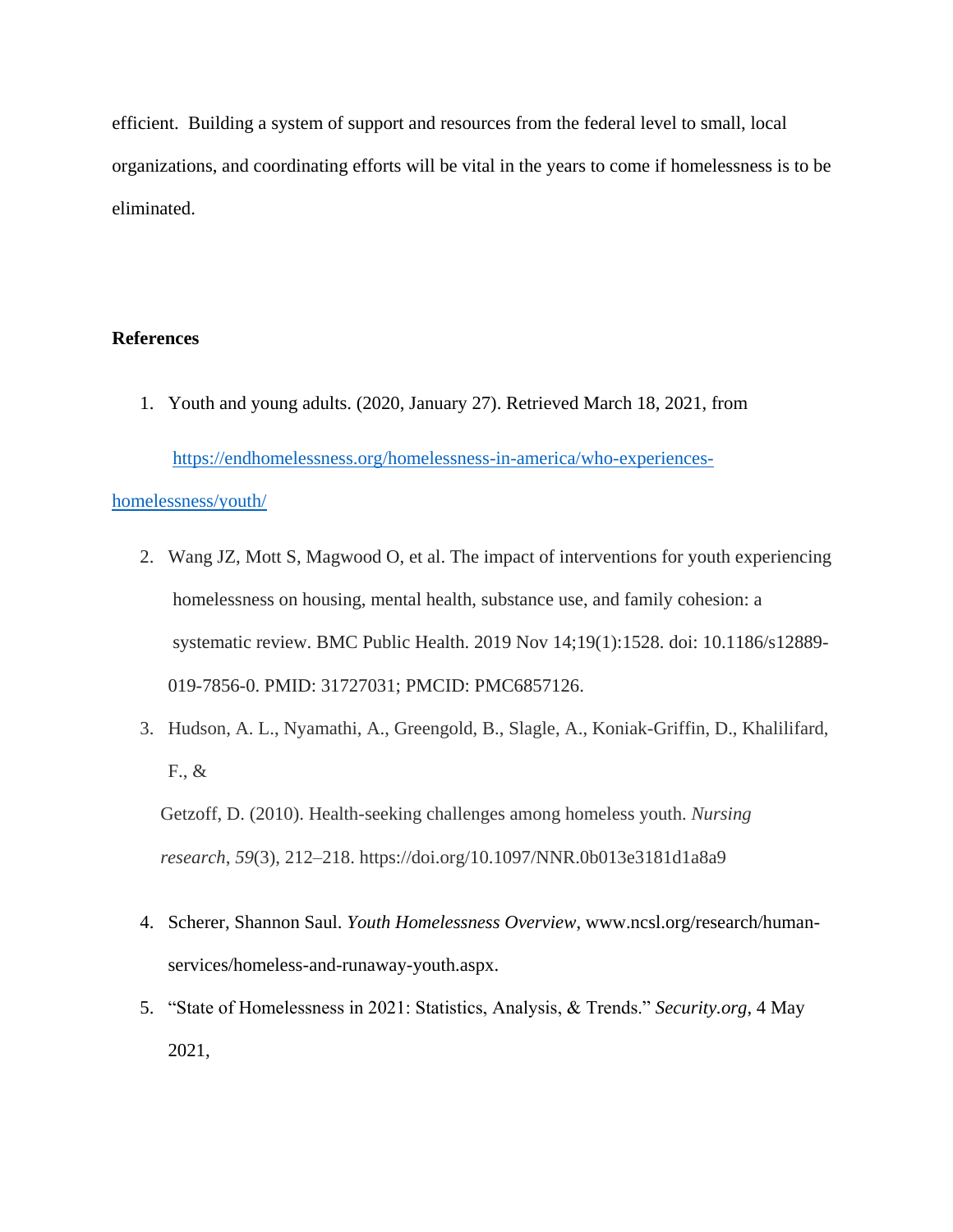[www.security.org/resources/homeless-statistics/.](http://www.security.org/resources/homeless-statistics/)

6. Henry, Megan, and Tanya de Sousa. "2020 Annual Homelessness Assessment Report to Congress." *Office of Policy Development and Research*, United States Department of Housing and Urban Development, Mar. 2021,

www.huduser.gov/portal/sites/default/files/pdf/2020-AHAR-Part-1.pdf.

*7.* DiGuiseppi, Graham. *Predictors of Adolescents' First Episode of Homelessness Following* 

*Substance Use Treatment*. Journal of Adolescent Health, 10 July 2019,

www.jahonline.org/article/S1054-139X(19)30920-6/pdf.

- 8. "Public Schools Report Over 1.5 Million Homeless Children and Youth All Time Record." *SchoolHouse Connection*, 24 Feb. 2020, schoolhouseconnection.org/publicschools-report-over-1-5-million-homeless-children-and-youth/.
- 9. Published by Statista Research Department, and Mar 25. "U.S. Homeless Rates by State 2019."

*Statista*, 25 Mar. 2021, [www.statista.com/statistics/727847/homelessness-rate-in-the-us](http://www.statista.com/statistics/727847/homelessness-rate-in-the-us-)by-state/.

10. "About CES." *Go to Main LAHSA Website*, www.lahsa.org/ces/about.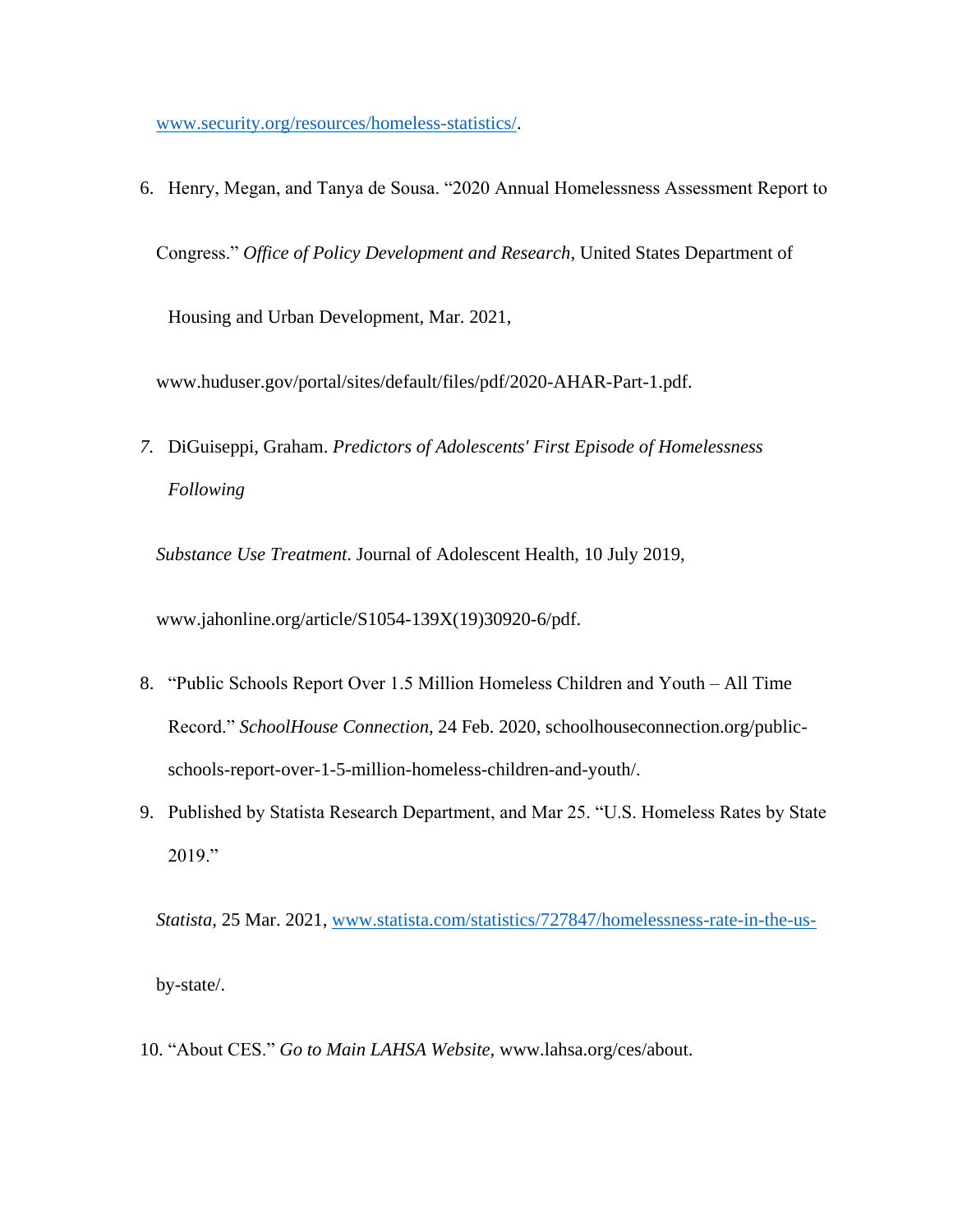- 11. "Homelessness in Los Angeles County 2020." *Homeless in Los Angeles County, California*, Los Angeles Almanac, www.laalmanac.com/social/so14.php.
- 12. Service, City News. "LA Is Adding Homeless-Outreach Teams, City Council Approves Plan to Make All of Them More Effective." *Daily News*, Daily News, 7 Apr. 2021, [www.dailynews.com/2021/04/06/la-is-adding-homeless-outreach-teams-and-these](http://www.dailynews.com/2021/04/06/la-is-adding-homeless-outreach-teams-and-these-council-members-want-to-make-all-of-them-more-effective/)[council-members-want-to-make-all-of-them-more-effective/.](http://www.dailynews.com/2021/04/06/la-is-adding-homeless-outreach-teams-and-these-council-members-want-to-make-all-of-them-more-effective/)
- 13. "LAHSA Provides 2020 Update On Youth Homelessness." *Go to Main LAHSA Website*, [www.lahsa.org/news?article=750-lahsa-provides-2020-update-on-youth-homelessness.](http://www.lahsa.org/news?article=750-lahsa-provides-2020-update-on-youth-homelessness)
- 14. "Youth Homelessness Statistics & Facts." *Safe Horizon*, [www.safehorizon.org/get](http://www.safehorizon.org/get-informed/homeless-youth-statistics-facts/#statistics-and-facts/)[informed/homeless-youth-statistics-facts/#statistics-and-facts/.](http://www.safehorizon.org/get-informed/homeless-youth-statistics-facts/#statistics-and-facts/)
- 15. "Basic Facts About Homelessness: New York City." *Coalition For The Homeless*, www.coalitionforthehomeless.org/basic-facts-about-homelessness-new-york-city/.
- 16. Silvers, Mara. "NYC Youth Homeless Services Have 'Significant Gaps,' New Report Finds: WNYC: New York Public Radio, Podcasts, Live Streaming Radio, News." *WNYC*, 10 May 2019, www.wnyc.org/story/nyc-youth-homeless-services-significant-gaps-newreport-finds/.
- 17. Cirruzzo, Chelsea. "Homelessness In D.C. Fell 19.9% From 2020." *DCist*, WAMU 88.5 American University Radio, 29 Apr. 2021, dcist.com/story/21/04/29/homelessness-in-dc-fell-19-9-from-2020/.
- 18. Packard Tucker, L., Dworsky, A., & Van Drunen, M. (2020). *Alameda County's Youth Transitions Partnership Program – A promising model for supporting transition-age youth in foster care*. Chicago, IL: Chapin Hall at the University of Chicago.